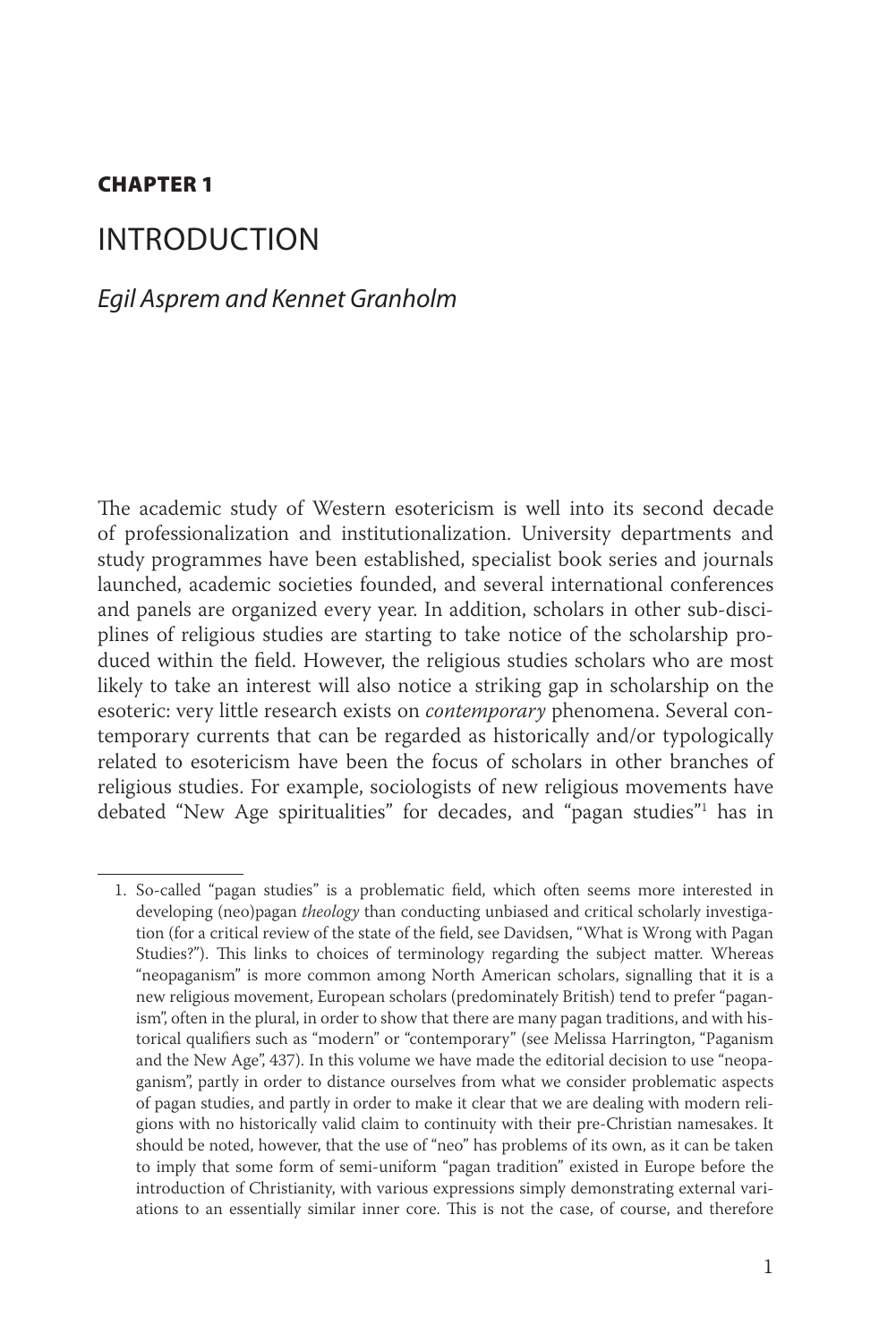recent years emerged as its own religious studies sub-field. Meanwhile, scholars working in the field of esotericism have (with a few notable exceptions) neglected such developments.2

The neglect is largely due to the strong historiographical emphasis in previous research on Western esotericism. Although the professionalization of the field has largely come about within religious studies, major scholarly impulses have come from historians of ideas, historians of science, and historians of art – typically specializing in Renaissance and early modern European culture. Expertise in the field has clustered around these lines of historical inquiry, with the most influential definitions and delimitations of the field following suit with the interests of central researchers.<sup>3</sup> In addition, despite an oftenstated embrace of interdisciplinarity, an overall reluctance to incorporate social scientific approaches has characterized the field. This has certainly had some repercussions: a fundamental challenge for the study of the esoteric in the present day is that it is not sufficient to simply transpose theories, definitions and methodologies developed for the study of, say, Renaissance magic to analyse contemporary magical practices. In short, studying contemporary phenomena poses both new problems and intriguing possibilities, the challenge to incorporate social scientific theories and methodologies being a central one. It would seem that for a proper study of contemporary esotericism to succeed, several theoretical and methodological concerns need to be addressed.

Starting from these observations, the present volume brings into attention the multifaceted status of esoteric discourse in the contemporary West. The authors combine historical awareness and findings from the historical study of esoteric currents with new theory and methodology required for contemporary issues. The chapters deal with currents and issues of particular importance for understanding the place of the esoteric in today's world, and specifically discuss theoretical and methodological implications raised by the study of contemporary esotericism.

we use "pre-Christian religion(s)" when discussing various religious expressions present in Europe prior to the introduction of Christianity. In a few isolated cases "pagan" or "paganism" are used and the reference is then to emic discourse, either historical Christian polemical projections of "the Other", or more current reversals of these polemics that project a non-Christian Self.

 <sup>2.</sup> Examples include Hanegraaff, *New Age Religion and Western Culture*, and much of the work of Olav Hammer.

 <sup>3.</sup> Here we are thinking especially of Antoine Faivre's influential historical definition, which has been criticized for lack of a clear analytic rationale while being conspicuously well suited to cover Faivre's own specific areas of interest. See Faivre, *Access to Western Esotericism*, 10–15; cf. von Stuckrad, "Western Esotericism", 83.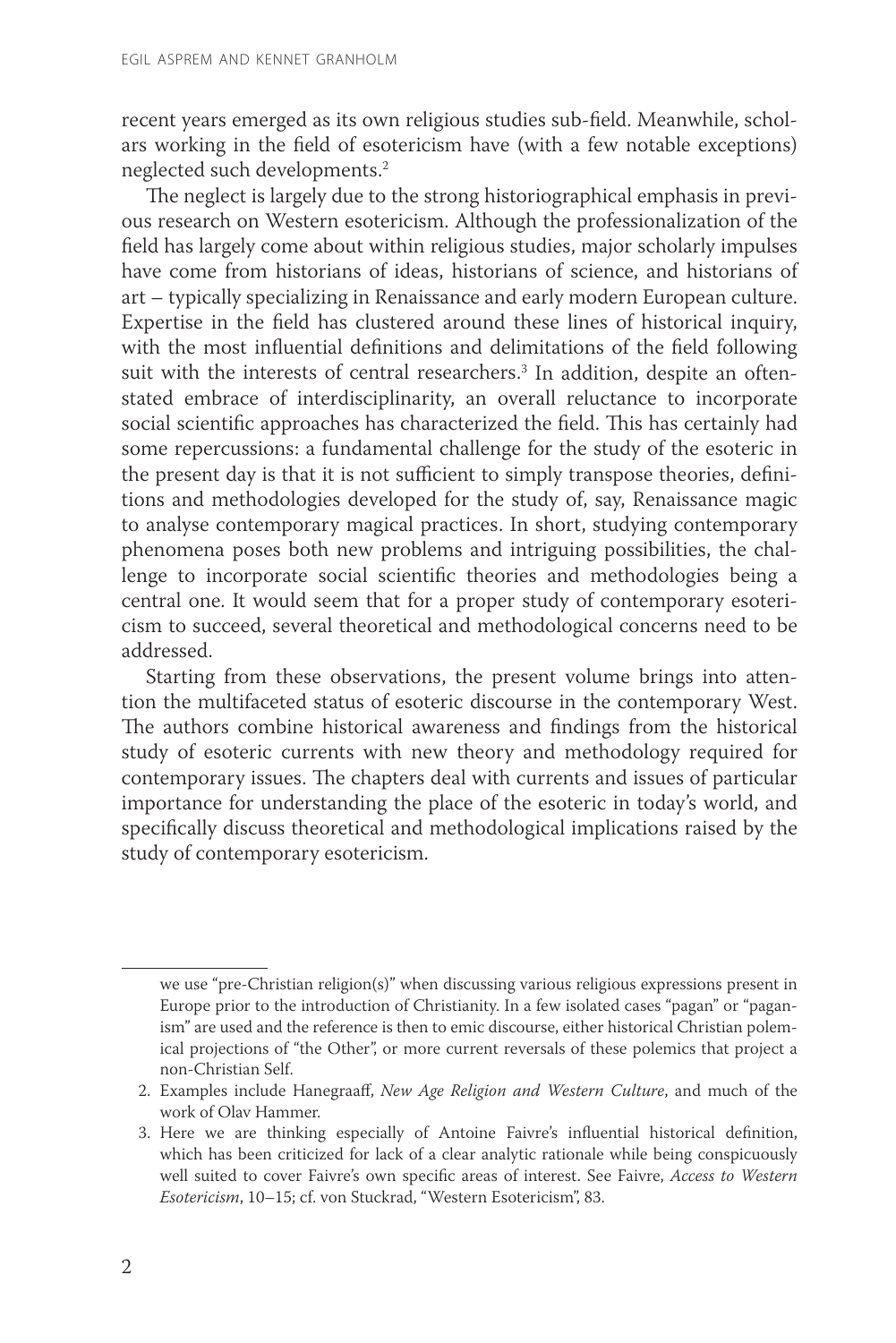### UNRAVELLING PROBLEMS WITH THE STUDY OF ESOTERICISM

As already noted, the relative lack of research on contemporary esotericism from scholars in the field seems to be connected in part with a general reluctance to incorporate perspectives, theories, and methodology from the social sciences. In fact, it is commonplace within the field to encounter at least a mild form of hostility towards social science, although it is seldom developed into an explicit polemic. One resulting problem is that any introductory course on esotericism that aims to deal also with contemporary phenomena cannot rely solely on standard introductory volumes and reference works in the field. As none of these sufficiently address contemporary expressions and concerns, they must be complemented by scholarship from elsewhere, which most often needs to be "translated" to fit overall themes and approaches. Kocku von Stuckrad's otherwise competent *Western Esotericism: A Brief History of Secret Knowledge* (2005) is, for example, rather thin on recent and contemporary developments, although it does end with a general discussion of "Esotericism and Modernity".4 This is a result of the lack of scholarship in the field in this subject area, and von Stuckrad makes no claim to provide a detailed account here. However, the problem is more acute in Nicholas Goodrick-Clarke's *The Western Esoteric Traditions: A Historical Introduction* (2008), where something in the way of a claim to completeness is made. The book contains a chapter entitled "Ritual Magic from 1850 to the Present",<sup>5</sup> but curiously "the present" seems to end in the 1950s!

The neglect of contemporary phenomena can partly be attributed to the fact that most researchers in the field identify themselves as historians, and often regard the present as outside their area of interest and expertise. This, of course, is a limited view of "history", which, after all, is constantly created. The realm of the historian thus includes the present and the recent past. Another related reason can be sought in the methodological familiarity and "comfort zone" of the strict historian. While historical material may appear "frozen in time", and thus ordered and easier to subject to meticulous scrutiny, tracing lineages, historical relations and so forth, contemporary material will seem chaotic and ever-changing, and consequently more difficult to "catch" in the way one is used to from historical records. An investigation of such material can be frustrating, and can easily appear unorganized and "unscientific".

This historical bias can be exemplified by way of an anecdote from a conference a few years back. A speaker who had presented an overview of Russian esotericism, neopaganism, secret societies-, and related publications up to the mid-twentieth century was asked the question: "What about expressions of these trends in contemporary Russia?" The response was simply, "I am a

 <sup>4.</sup> von Stuckrad, *Western Esotericism*, 133–46.

 <sup>5.</sup> Goodrick-Clarke, *The Western Esoteric Traditions*, 191–209.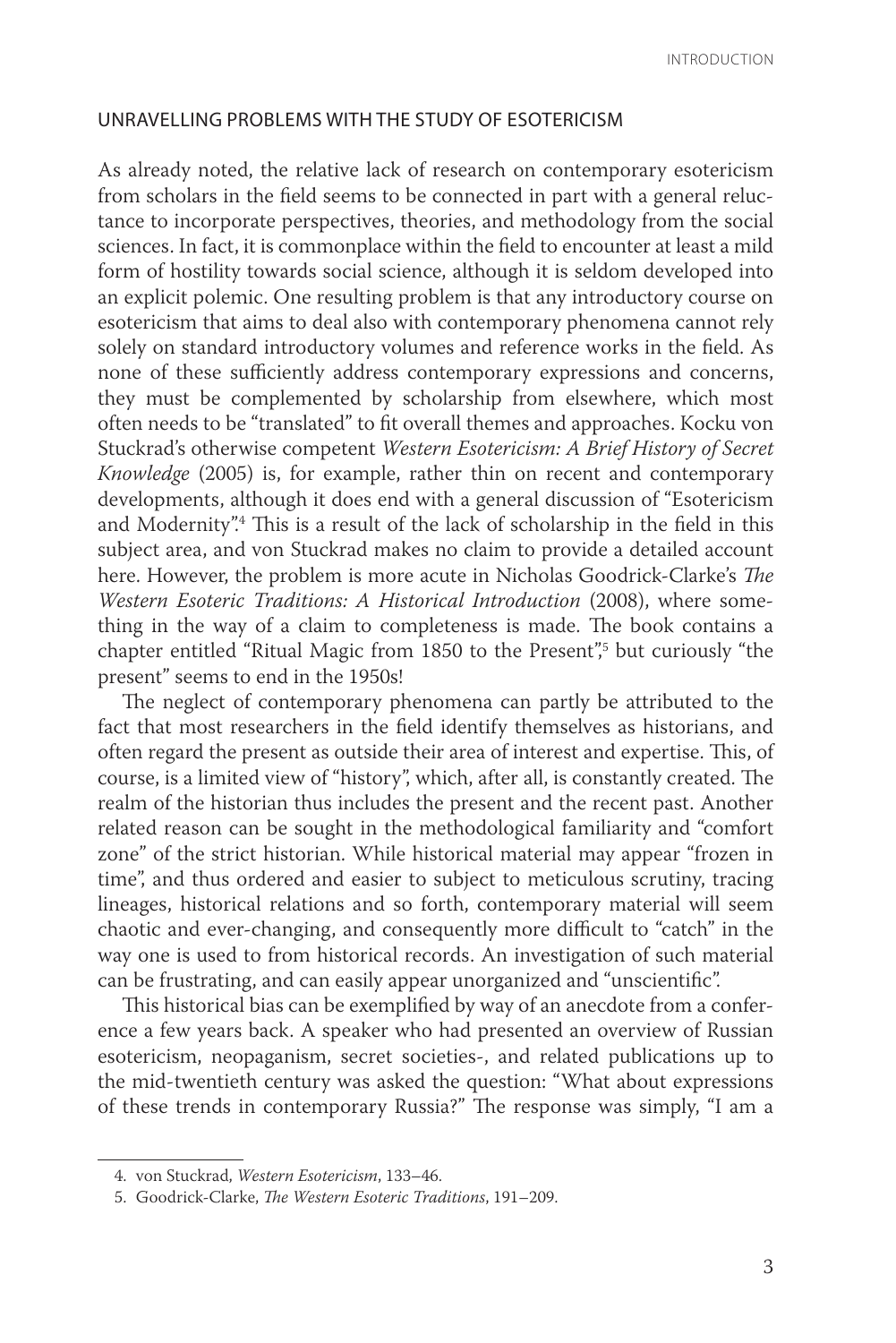historian, not an anthropologist", thus positioning the question as irrelevant in the context (which, of course, it was not). Whatever the reasons for exclusions of this kind, it seems clear that historical studies from the field of Western esotericism must be combined with scholarship from studies of new religions, "pagan studies" and so on if a more comprehensive picture is sought. In order to succeed, bridges must be constructed to overcome the incongruities in method, theory, and approaches that exist between the different segments of complementary scholarship.

The incongruities partly depend on differing disciplinary rationales, with most studies of contemporary "esotericism" being sociologically or sometimes anthropologically informed. The dislike of social scientific approaches in the study of esotericism was already noted. To the present authors, this aversion seems connected to similar biases in the history of religion, which followed the influence of Mircea Eliade. Eliade and the phenomenological school of "history of religion" associated with him tended to oppose sociology due to what was perceived as its inherent "reductionism".6 In short, sociology was claimed to present the religious as not forming a phenomenon *sui generis*, but instead being an expression of broader social forces. In religious studies at large, this fear of reductionism was heavily discussed and criticised more than twenty years ago, and, despite the occasional local outbreak, aversions of this kind now seem rather dated.7 In current scholarship on esotericism, however, this "ghost of Eliade" may still be felt – as, for example, when Goodrick-Clarke dismisses "definitions of 'the esoteric' in terms of discourse, social constructions, and legitimacy" because they "lack a hermeneutic interpretation of spirit and spirituality as an independent ontological reality" – that is, refusing to describe "it" as something *sui generis* and irreducible, indeed as "an autonomous and essential aspect of the relationship between the mind and the cosmos".<sup>8</sup>

There seems to be a fear that dealing with sociological issues will in some way diminish or infringe on the value of the subject. As many of the influences of Eliade have been purged – such as his problematic ahistorical approach to history – this simplistic paranoia about sociological reductionism should be discarded as well. Involving sociological perspectives, and looking at the role played by social factors in the formations of the esoteric, does *not* need to mean that one reduces one's subject to these particular social factors. Nevertheless, the accusations of sociological approaches having been reductionist to the extreme are not entirely unprovoked. Looking at sociological studies of the

 <sup>6.</sup> See Wasserstrom, *Religion After Religion*, 6, 257n6.

 <sup>7.</sup> For the "reductionism debate", see e.g. Segal, "In Defense of Reductionism"; Indinopulos & Yonan, *Religion and Reductionism*.

 <sup>8.</sup> Goodrick-Clarke, *The Western Esoteric Traditions*, 12, 13. Cf. our continued discussion in Chapter two of the present volume.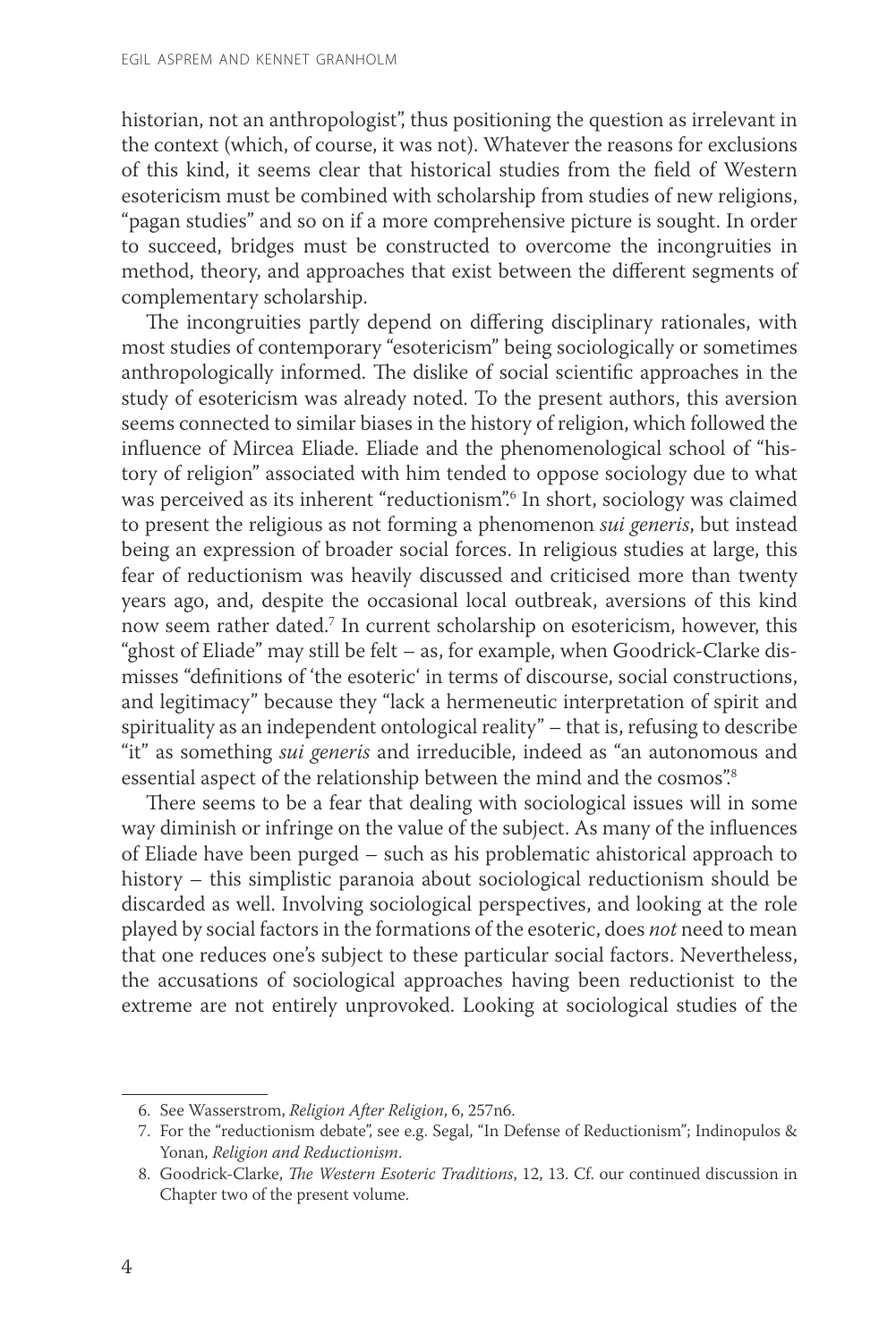occult/esoteric we find a strong focus on its "deviance", with Marcello Truzzi even calling it "a wastebasket, for knowledge claims that are deviant in some way".10 While the notion of deviance, so popular in sociological research of the 1970s, has been largely left aside in specialist sociology on, for example, new religious movements, associated problems remain in sociological research more broadly. Here, for example, "the occult" often stands for little more than supernatural beliefs which are difficult to place into any other category.<sup>11</sup> This, of course, makes "esoteric"/"occult" utterly useless in any meaningful analytical capacity. As Hanegraaff argued over a decade ago, the main problem of these sociological constructs of "the occult" is precisely their neglect, and *preclusion*, of historicity.12 Despite these obvious prior shortcomings, we stress that the historiographic study of the esoteric could still benefit from sociological perspectives, just as sociological studies need to be informed by the conceptual frameworks and historical awareness developed by historical research.

One aspect of the historiographic study of esotericism which becomes increasingly problematic when we move to contemporary expressions is a predominant focus on elite representatives. In a Faivrean approach, the "esoteric form of thought" is primarily expressed in the intellectual philosophies and theologies of men like Ficino, Pico, Paracelsus, Bruno, Dee, Khunrath, Maier, Fludd, and so on, whereas "lowbrow" folk expressions are typically neglected.<sup>13</sup> This also involves the elevation of originally more popular material to "high culture" when the need arises; the origins of Rosicrucianism from a fictitious "*ludibrium*" (to paraphrase the statement of Johann Valentin Andreae, one of the masterminds behind the Rosicrucian manifestos) might already indicate this tension.<sup>14</sup> Partly this might be due to fewer traces of "lowbrow culture" having survived in historical records, but the overall ethos nevertheless introduces major problems when examining contemporary esotericism. Pamphlets of "New Age spirituality" will undoubtedly compare unfavourably with the philosophy of Ficino, and online message board discussions between contemporary Satanists are less impressive than an arcane letter correspondence

 <sup>9.</sup> See e.g. Colin Campbell, "The Cult, The Cultic Milieu and Secularization"; Tiryakian, "Toward the Sociology of Esoteric Culture", 272.

<sup>10.</sup> Truzzi, "Definitions and Dimensions of the Occult", 245. See the criticism of these approaches to "the occult" in Hanegraaff, "On the Construction of 'Esoteric Traditions", 29–42.

<sup>11.</sup> See e.g. McGuire, *Religion*, 121–2; Lynn Schofield Clark, *From Angels to Aliens*.

<sup>12.</sup> Hanegraaff, "On the Construction of 'Esoteric Traditions", 41.

<sup>13.</sup> It is in fact quite noteworthy that there is not more collaboration and overlap between the scholarly communities studying esotericism, and those focusing on medieval and early modern magic and folk traditions – as expressed, e.g., by the journal *Magic, Ritual, and Witchcraft* and the organisation *Societas Magica*. While the occasional researcher would contribute to both "fields", a separation does seem to exist, and it seems to broadly follow social distinctions along the line of "elite" versus "folk"/"vernacular".

<sup>14.</sup> See Chapter 2 of this volume for more discussion on this particular theme.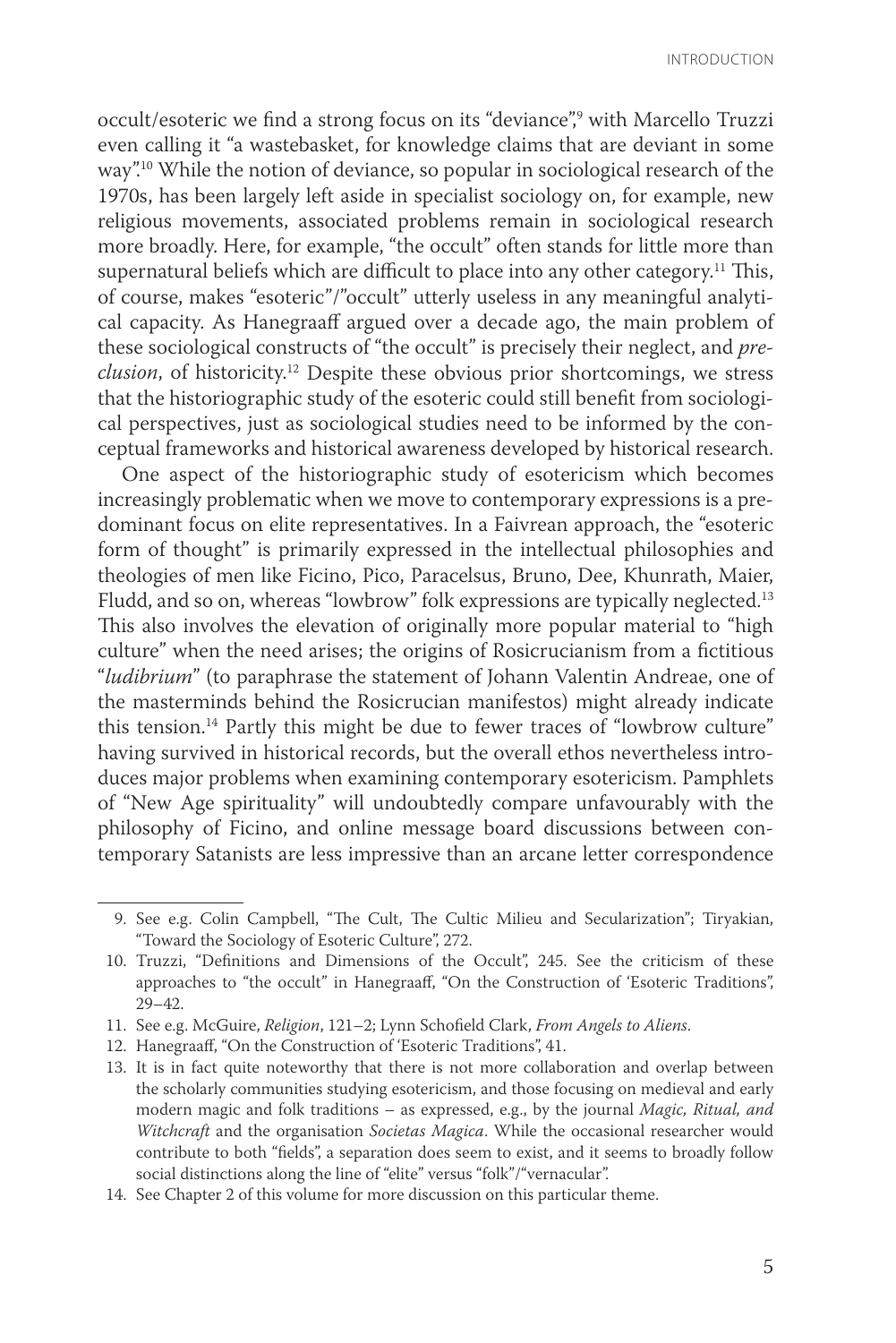between alchemists in the early modern "republic of letters".15 This does not, however, automatically imply that such materials are any less important for academic research, and scholars should in any case avoid such biases. As we will suggest, the elite bias becomes particularly problematic when recognizing that contemporary esotericism is intimately, and increasingly, connected with popular culture and new media.

In conclusion, then, the agenda of the present volume is twofold: first, to emphasize the need for expanding the field of Western esotericism to encompass contemporary issues; and second, in so doing, to integrate the study of esotericism firmly with approaches and perspectives from the study of religion more broadly. Not only do we believe that such integration is imperative in order to sufficiently explore contemporary esotericism, but it also seems desirable in order to prevent the field from falling into professional isolation. Avoiding that fate and instead inviting a constructive and integrative dialogue between esotericism research and other sub-disciplines of religious studies, especially the social scientific ones, has the promise of benefiting all parties. This volume offers an attempt to open up the field in these ways and provide mutual relevance. In so doing, it will be found to ask more new questions than it will answer.

## THE STRUCTURE OF THE BOOK

The volume is divided into four parts, each with a specific focal point. These deal with issues of tradition in esotericism; with the impact of new media and popular culture on the esoteric today; with "esoteric transfers" (i.e. the influence of the esoteric on other social spheres that are traditionally thought of as "non-esoteric" and "non-religious"); and with the esoteric "leaving the margins" in a multitude of ways. While thematically separated, the sections are also tightly interwoven. As will become apparent in reading the book, chapters in one section frequently interact with the themes of other ones, and cross-references between chapters are frequent. Furthermore, there is a red thread running throughout the volume, which attempts to introduce a unity which is more common to monographs than to edited works. Thus, all chapters of the volume deal to some degree with issues of methodology and theory relevant particularly for the examination of *contemporary* esotericism, while at the same time engaging with associated issues in religious studies at large.

<sup>15.</sup> Cf. Olav Hammer's assessment of the quality of "New Age" creativity, "whereas the Romantic conception was capable of producing works of the greatest beauty, the literary, musical and artistic products of the New Age are sometimes indistinguishable from religious kitsch" (Hammer, *Claiming Knowledge*, 508). On using the new types of text emerging online in research, see Chapter 7 of this volume.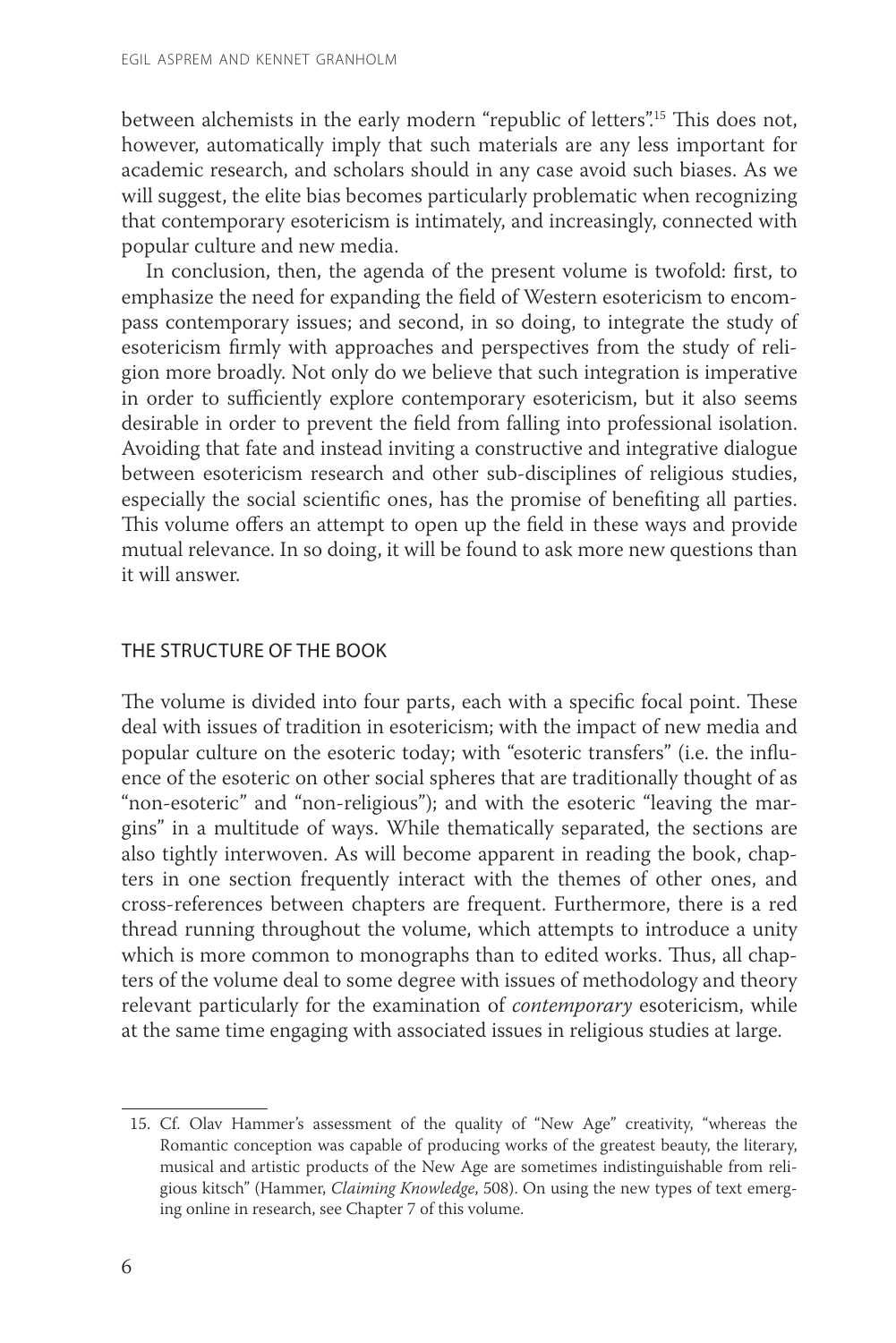#### *Tradition*

The appeal to tradition, particularly connected to lost ancient wisdom, or perennial higher truth, is a central feature of much esoteric discourse, but so is the rhetoric of rationality and notions of progress and growth. Furthermore, claims to tradition are intrinsically linked to questions of identity and positioning in broader discursive fields, including politics and religion. The chapters of this section deal with the claims to, and constructions of, tradition in contemporary esoteric discourse, and elucidate the significance of tradition vis-à-vis conceptions of "modernity".

In Chapter 2, the first chapter of Part I, Egil Asprem and Kennet Granholm provide an introduction to the overall theme, discussing issues of general relevance to the construction of tradition and looking at these issues in the more focused context of the esoteric. Esotericism has historically been deeply connected to the concept of "tradition" in several ways, from a preoccupation with "perennial philosophy" and "ancient sages" on the emic level, to being itself often constructed as a neglected or subversive "esoteric" or "occult tradition" on the etic level. It should however be recognized that several different understandings of "tradition" are employed by scholars, and it is necessary to reflect on what is meant by the term before attempting an analysis. For example, anthropologically informed studies tend to use the term "traditional religion" to denote various forms of tribal religions unaffected by modernizing forces, and sociological studies similarly employ the term as a vague referent for "religion in the past". Another general use is simply "tradition" as a synonym for "religion" (e.g. "the Christian tradition" signifying "Christianity"). A common problem is that of homogenization. In anthropological understandings all "tribal religion" can easily be perceived as sharing some essential similarity, whereas in sociological understandings a unified past is projected backward in order to reflect on the fragmentation of modernity.

In their chapter, Asprem and Granholm argue that it is more fruitful to focus on the construction or *invention* of tradition. In the sense of being the creation of human activities, all tradition – in whichever sense the term is used – is of course invented. Intriguingly, instead of existing as separate, autonomous, and independent institutions which scholars may study and leave unaffected, tradition has often been the outcome of processes of invention in which scholars have played pivotal roles. This has sometimes happened actively and intentionally, as in the nationalistically and religiously informed projection of shamanism as a "universal and archaic technique of ecstasy", and at other times unwittingly, as when esotericists are informed by scholarly accounts of the esoteric and align their philosophies and practices accordingly. Today, the role of scholarship in conferring legitimacy on self-identified "esotericists" by providing frameworks for tradition is, perhaps, an inconvenient truth to many scholars in the field, but one that demands more attention. Additionally, when it comes to contemporary inventions of identity and tradition, fictitious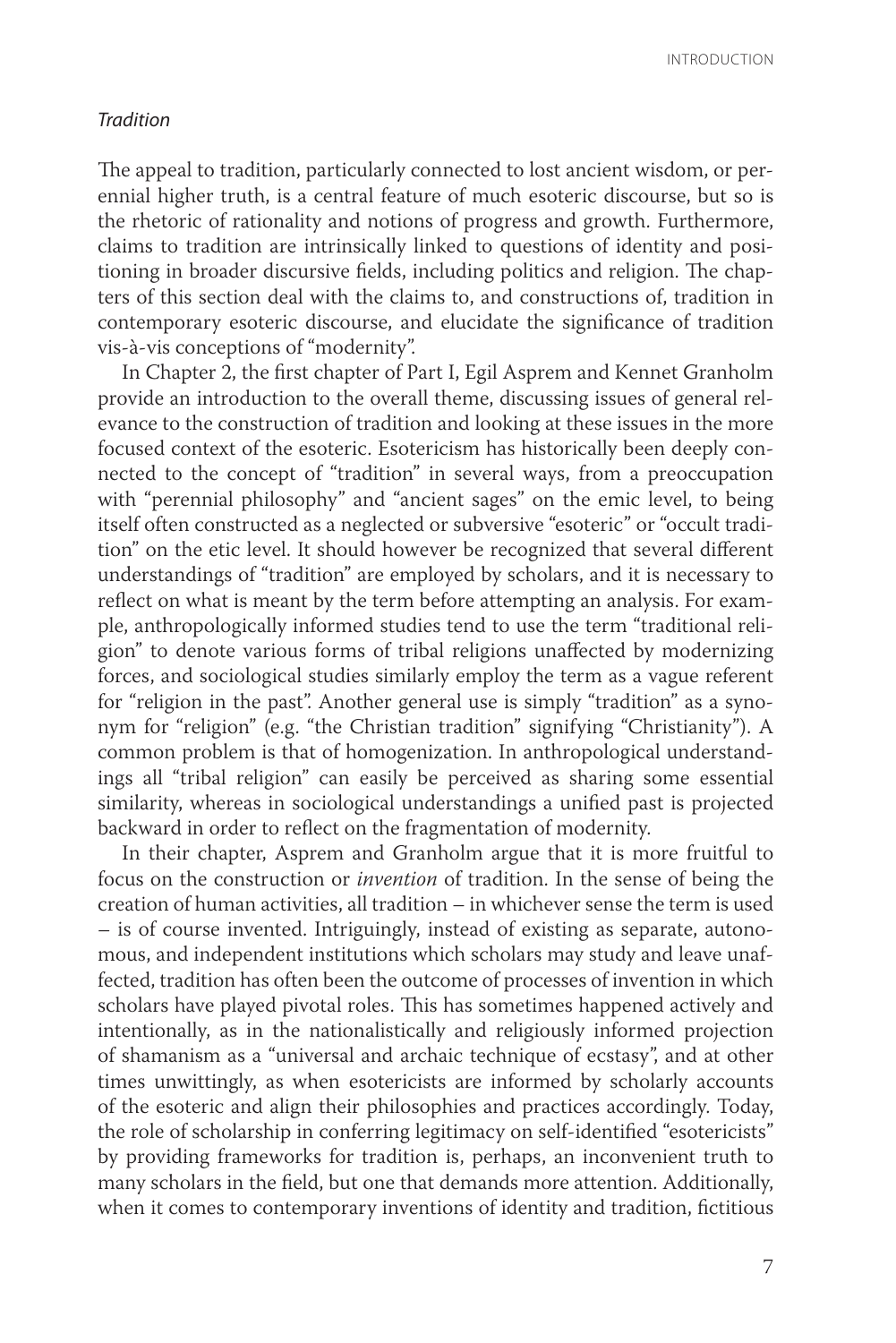sources and popular cultural products are becoming increasingly influential. The inclusion of popular culture in the study of contemporary esotericism, and in particular connected to notions of tradition, furthermore brings old biases of historical research in the field into question.

The creation of religious fiction in constructing ethnic and religious identity is a central theme in Chapter 3. In "Inventing Africa", Fredrik Gregorius deals with the creation of a "primordial African tradition" among African American esoteric spokespersons, a subject matter which has received very little attention from scholars of Western esotericism. Starting with Prince Hall Masonry in the late eighteenth century, Gregorius goes on to discuss Afrocentric developments in the mid-twentieth to the early twenty-first centuries. Particular attention is given to George G. M. James's *Stolen Legacy* from the mid-1950s (and its own legacy in later Afrocentric thought), Maulana Karenga's black nationalist ideas, and Molefi Kente Assante's Afrocentrism. The chapter ends with a discussion of the esoteric notion on the magical qualities of the pigment melanin, based on the ideas of Frances Cress Welsing. A running theme, all the way from Prince Hall to the present day, is the role of Egypt. Gregorius shows how "ancient Egypt" has been a hotbed of racialist polemics, with African American esotericists providing a counterpoint to the common presentations of Egypt as a "white culture". Egypt is presented as having continuity with the rest of "black Africa", and as being the source from which all subsequent "higher wisdom" has been stolen. At times, Afrocentric discussions enter similar problematic fields as white supremacist ones. This is particularly evident in Welsing's melanin theories, where the pigment not only provides superhuman powers, but also presents people of African heritage as "the master race" – infinitely superior not only to Caucasians, but all other "coloured races" as well.

As a point of comparison it is interesting to bring up the early constructions of neopaganism in Germany. Very similar racialist themes were present in the Ariosophic milieu of the early twentieth century (e.g. in the Thule society and the Guido von List-founded Hoher Armanen-Orden).<sup>16</sup> Racialist issues have remained a topic of heated debate in heathen milieus even to the present day.<sup>17</sup>

If the creation of Afrocentric tradition is marked by seriousness, Anton Szandor LaVey's creation of Satanist tradition contains a much more playful element. In "Secret Lineages and de Facto Satanists", Per Faxneld notes the importance of fiction in the Church of Satan's construction of tradition. We also find a dual, and seemingly conflicting, approach to "Satanic lineage". On the on hand, LaVey promotes the newness of his organization and philosophy, essentially claiming it to be the first of its sort, and thus the start of Satanism proper. On the other hand, he also projects a lineage of de facto Satanists back

<sup>16.</sup> Gardell, *Gods of the Blood*, 25–6.

<sup>17.</sup> *Ibid.* For a discussion on the debate on racialism in contemporary heathenism, see also Asprem, "Heathens up North"; Granholm, "Esoteric Currents as Discursive Complexes".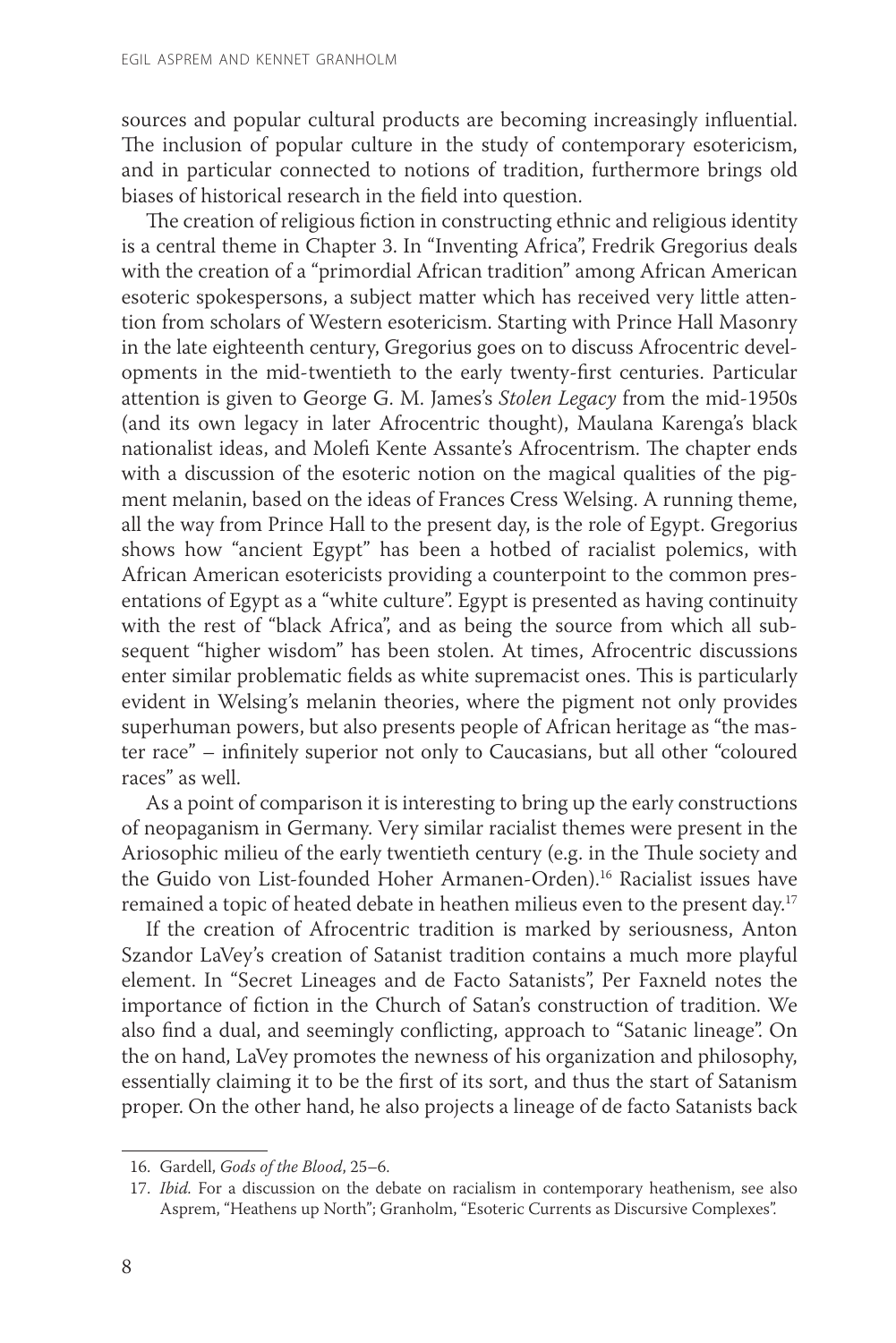in history, with the Decadent poets of the late nineteenth century as good examples, and claims a continuity of ideology, philosophy and overall ethos. This apparent conflict is solved in LaVey's openly pragmatic approach to tradition: "you can *choose* your fiction to live by".18 While LaVey's honesty in this regard is interesting, it would appear that many of his followers have needed a more "traditional" understanding of tradition. The case is that many later selfavowed Satanists have taken LaVey's claims as fact, either intentionally disregarding or simply being unable to grasp the "Black Pope's" sense of irony and sarcasm. This is also true of contemporary competitors in the Satanic milieu, who criticize LaVey's fictional historiography while failing to acknowledge the author's disclaimers in this regard. We also find actors in the milieu who claim to represent "traditional Satanism", which, in an ironic turn of events, is actually a more recent development that LaVey's "modern Satanism". In any case, the pragmatic approach to tradition pioneered by LaVey has also become a mainstay for many in the milieu.

While not having the same type of trickster-like quality as Satanism, the dual appeal of innovation and tradition is arguably even more pronounced in Chaos Magick. In "Perennialism and Iconoclasm" (Chapter 5), Colin Duggan provides both a general historical overview of this relatively unexplored development of occultism, and a detailed discussion of the complex interplay between two seemingly contradicting strategies of legitimacy: on the one hand, Chaos Magicians make use of a fairly standard (at least as far as esotericism goes) perennialist notion of claiming an "age-old tradition", and on the other we find a more complex idea of progress within an "age-old tradition", with new developments superseding older ones. Thus, Chaos Magick can be presented by its practitioners both as being in line with an ancient tradition – with the universalized shaman often functioning as the exemplar – and as an essentially innovative current which still exists in a lineage of ancient truth. The combination of these legitimizing strategies places Chaos Magicians in a position where they can draw on the work of earlier occultists, but at the same time also criticize them for being stagnant, outdated and conservative.

Another interesting feature of Chaos Magick, and one which marks it out as an odd bird in the otherwise often conservative realm of ceremonial magic, is its openness to popular culture as a source of inspiration and an arena for magical practice. Perhaps the most obvious example of the latter is the Scottish comic book writer Grant Morrison. A practitioner of magic, having developed his own particular approach termed "Pop Magic!",<sup>19</sup> Morrison has described his series *The Invisibles* as a "hypersigil".20 That is, a grand-scale

<sup>18.</sup> LaVey, quoted in Barton, *The Church of Satan*, 96.

<sup>19.</sup> Morrison, "Pop Magic!". The exclamation mark is part of the name of the "school of magic" itself, with Morrison on his personal webpage (www.grantmorrison.com) spelling it "Pop Mag!c".

<sup>20.</sup> *Ibid.*, 21.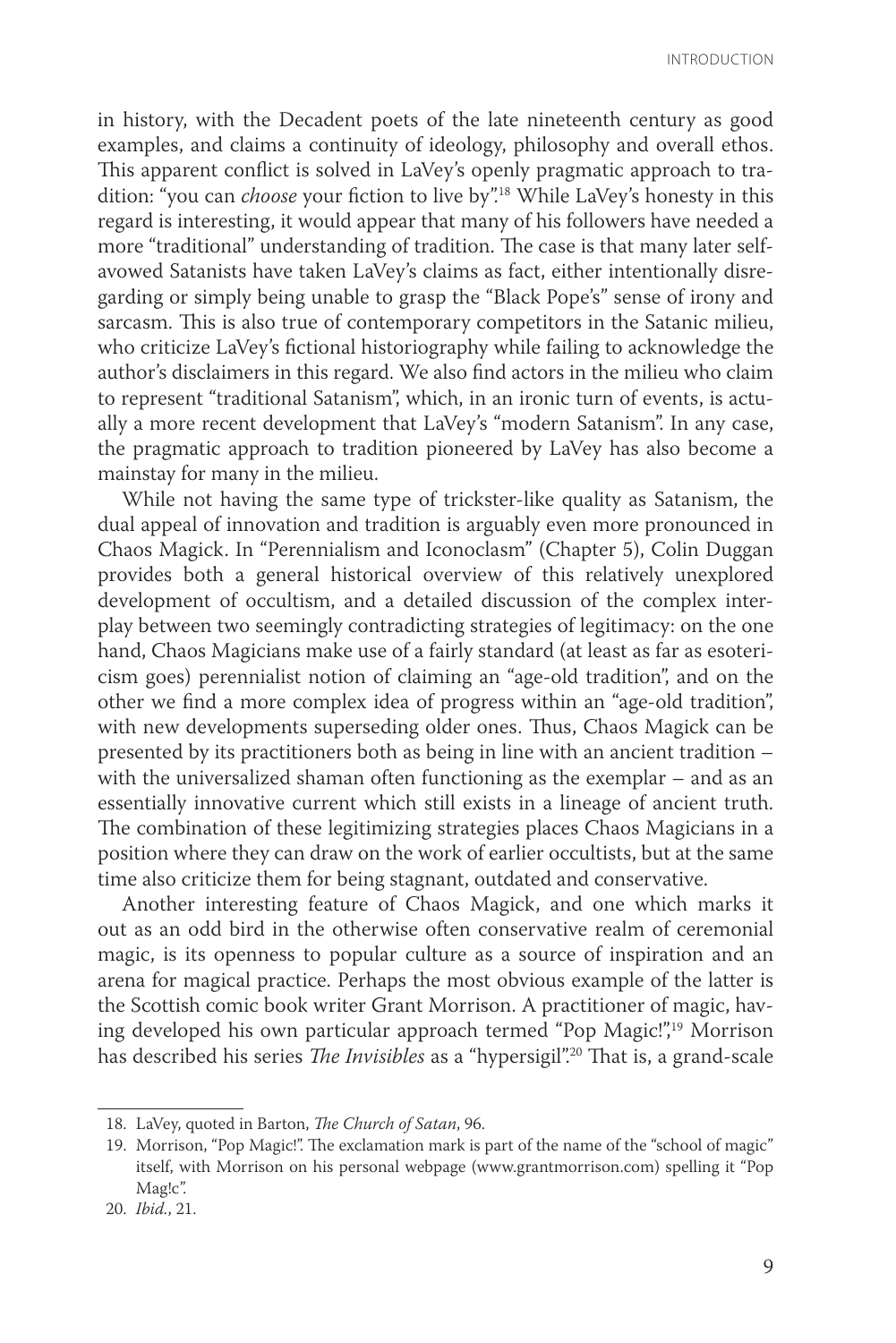magical working that has the goal of transforming both the world and the magician. Thus, Chaos Magick already points towards the relevance of popular culture and new media for contemporary esotericism, which is the focus of the next part.

#### Popular culture and new media

The second part of the volume deals with how esoteric discourses and notions are created, shaped and propagated through late modern communication technologies and new media, and how they are transformed by new channels of mediation. The chapters deal with relations such as esotericism *in* new media (cyberspace), esotericists' *use of* such media, and the new conditions for interaction, innovation, and practice that new forms of communication and cultural consumption (i.e. popular culture) entail.

Popular culture plays a pivotal role in religious and cultural change today. However, the ways in which the term "popular culture" is understood vary. The approach favoured by many scholars of religion and popular culture in the last five to ten years puts the focus on the *lived*, *everyday* experiences of ordinary people.<sup>21</sup> Popular culture is seen as "the shared environment, practices, and resources of everyday life in a given society".<sup>22</sup> The approach also has the advantage of not regarding religion and popular culture, or religion and culture for that matter, as distinct and separate phenomena. One of the major contributions of the study of religion and popular culture is that it provides perspectives on how religiosity can function outside traditional institutional settings. This also highlights problems in earlier studies of the esoteric, particularly the focus on "serious" practitioners and the apparent distinction between "real" and "simulacrum" esotericism. Approaches focusing on the intellectual dimension, on an "esoteric form of thought", automatically seem to posit the necessity of "serious conviction" and intentional agency. An example of this seems present in Henrik Bogdan's idea of the "[m]igration of esoteric ideas into nonesoteric materials", where the presence of "symbols, ideas, or techniques that traditionally are connected to a certain esoteric tradition" in fantasy literature, for example, is not *really* esoteric, as the "esoteric form of thought is not present".23 Even more explicitly, Antoine Faivre has created a typology of the degrees and extents to which a certain fictional work and its reception should be regarded as "esoteric", based on the intentions of the author and the reader

<sup>21.</sup> E.g. Gordon Lynch, *Understanding Theology and Popular Culture*; Gordon Lynch, "The Role of Popular Music in the Construction of Alternative Spiritual Identities and Ideologies"; Lynn Schofield Clark, *From Angels to Aliens*; Lynn Schofield Clark, "Religion, Twice Removed".

<sup>22.</sup> Gordon Lynch, *Understanding Theology and Popular Culture*, 14.

<sup>23.</sup> Bogdan, *Western Esotericism and Rituals of Initiation*, 20.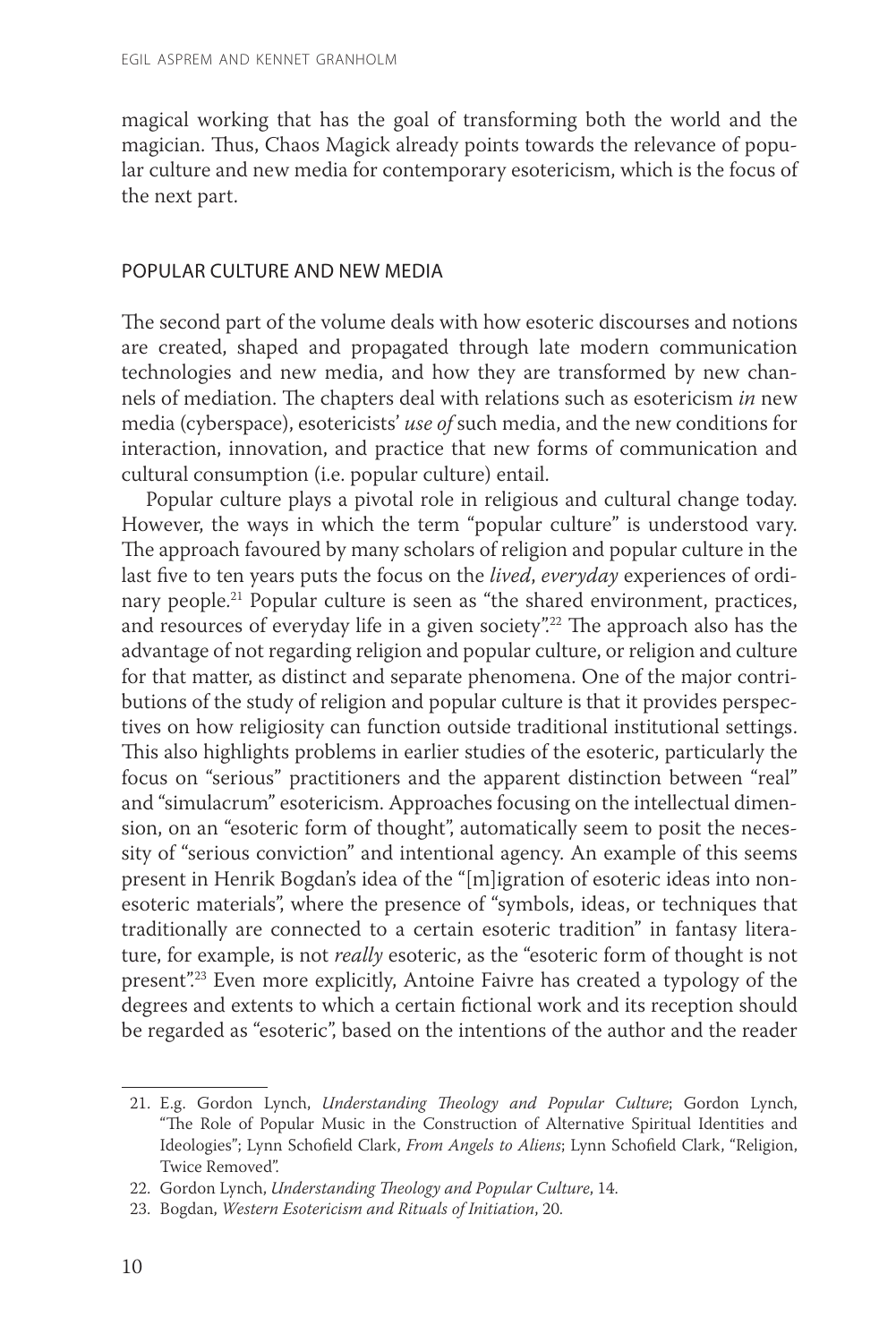respectively.24 Whether or not a producer of popular culture has "authentic esoteric sentiments" is, however, largely irrelevant; the audience may still find inspiration in the material, which can have a causal influence on the development of ideas, mythologies, and practices. Furthermore, the increased use of esoteric themes and elements in popular cultural products suggests an increased general interest in the esoteric. By placing the focus on communication rather than on "intent" one avoids problematic issues such as this.

The popularization of the esoteric is at the centre of Chapter 6 of this volume. Here, Christopher Partridge elaborates on the concept of "occulture", first introduced in his two-volume *The Re-enchantment of the West* (2004/5). While building on Colin Campbell's notion of "the cultic milieu", as well as later discussions on the theme by scholars such as Jeffrey Kaplan and Heléne Lööw, Partridge is critical of the focus on deviance and marginality that has been inherent in this concept. Instead, as the title of Partridge's contribution suggests, "Occulture is Ordinary". The author links this idea to late modern societal changes, such as "the turn to the self" and the rise of "post-material values", and details how this all supports the popularization, as well as the increased respectability, of the esoteric. Popular culture plays a central role here, as occulture functions as "a reservoir that is constantly feeding and being fed by popular culture". Thus, the study of the esoteric in the contemporary world must take into account popular culture, just as the study of contemporary religious change must take into account both the esoteric and popular culture. Occulture is, as Partridge suggests, fast becoming the primary mode of religiosity in the "post-Christian West". Ending his chapter with a case study of musician, artist and magician Genesis P-Orridge – who first coined the term "occulture" – Partridge comments on an intriguing feature of the occulture as such: the sites of production and networks of distribution are organized in such a way as to give otherwise "marginal" subcultural figures an unprecedented influence on culture more broadly.

As for the other (but connected) main theme of Part II – new media – it is useful to discuss the concept of mediatization. This concept, which has become central to the study of religion and media in recent years, relates to "the process through which core elements of a social or cultural activity … assume media form".<sup>25</sup> This means that "the activity is, to a greater or lesser degree, performed through interaction with a medium, and the symbolic content and the structure of the social and cultural activity are influenced by media environments and media logic, upon which they gradually become more dependent".<sup>26</sup> Scholars have distinguished "strong" (or direct) from "weak" (or indirect) mediatization, with the former referring to a situation

<sup>24.</sup> Faivre, "Borrowings and Misreadings", 44–53. This article was part of a special issue of *Aries* on "Esotericism and Fiction" (vol. 7.1, 2007).

<sup>25.</sup> Hjarvard, "The Mediatization of Religion", 13.

<sup>26.</sup> *Ibid.*, 13.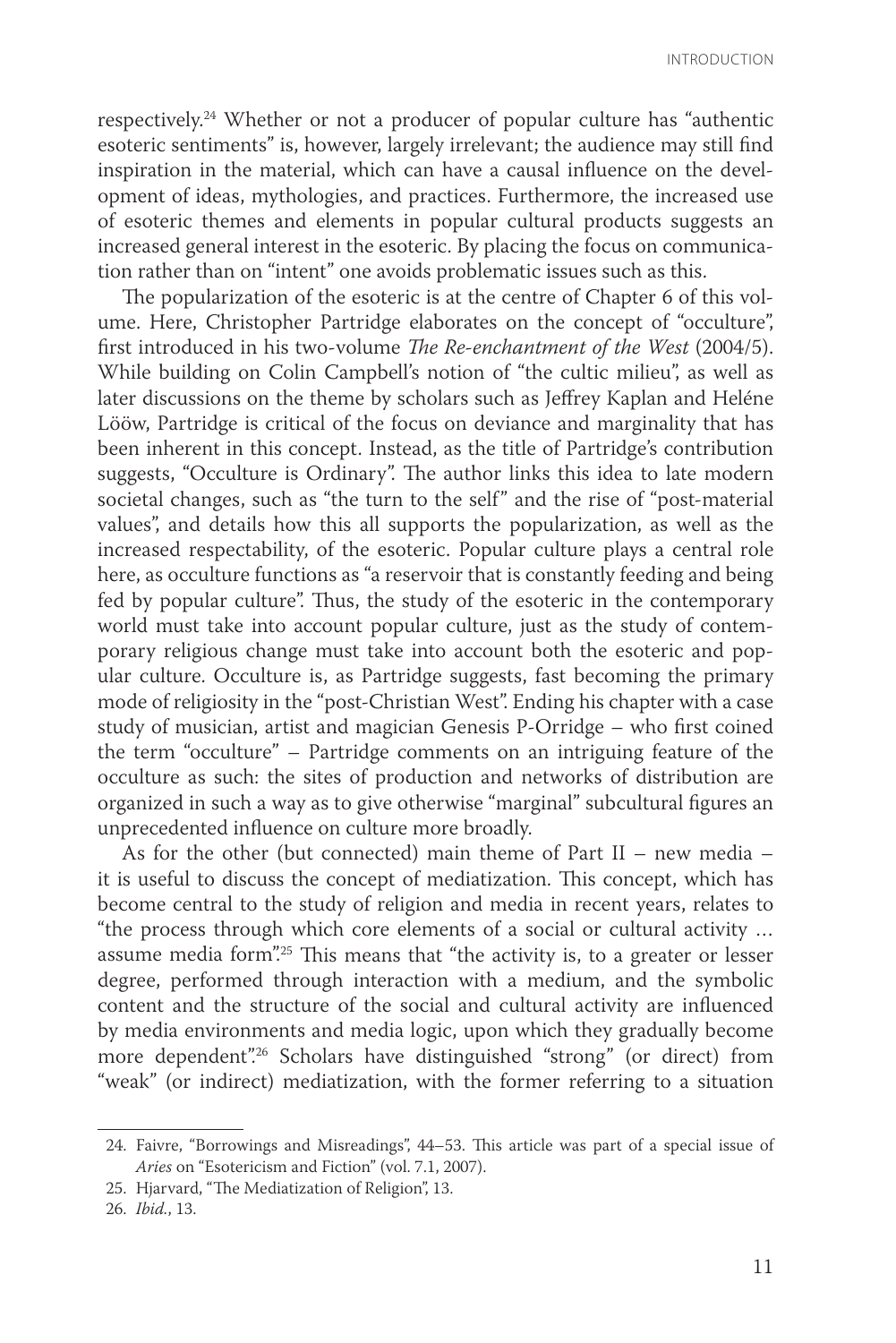where a social or cultural activity becomes so bound to media that it cannot be performed outside of this realm, and the latter to a situation where the activity is not necessarily bound to media but still strongly influenced by it. $27$ An example of direct mediatization in the esoteric milieu is online initiations, where an initiate must access the Internet in order to perform the activity. As for indirect mediatization, an example is situations where interpretations of specific esoteric activities are essentially bound in popular cultural readings. While theories of mediatization contain problems, such as the common sociological overemphasis on the novelty of certain phenomena and processes, they correctly point to the need for new perspectives and approaches in studying religion in the information age. This issue is addressed in the next two chapters of the section.

In "From Book to Bit", Jesper Aagaard Petersen (Chapter 7) looks at the use of computer-relayed communication technology in the Satanic milieu, and demonstrates how one finds both continuity and innovation with regard to "offline" communication practices. Internet-based communication is in many ways a continuation of earlier esoteric networks in the forms of "books and periodicals … suggested reading lists of occult groups; word-of-mouth and bulletin boards in occult shops; seminars, concerts, and fairs; and classified ads in magazines and newspapers". However, it also brings into play factors that are novel, such as the potential to reach larger, transnational (or translocal), audiences, as well as providing potential for new forms and functions of interaction. A major point for the scholar is the potential of online research to provide access to "the previously hard-to-get and difficult-to-see" in ways never before encountered. After all, online communication and networking leave traces of a wholly different order than offline activities do. Petersen highlights the necessity to develop new methodology and approaches when it comes to do online research on these emerging sources. One of the avenues explored is a quantitative approach to online research, where examining the relative popularity of specific groups and tracing connections between distinct groups is made easier using Internet traffic tracking tools. In a more qualitative approach, Petersen also suggests that instead of simply looking at individual representations, researching online discussion forums provides the possibility to examine interaction in a new way, making it possible to look at how authority negotiations function both in real time and over an extended period.

Chapter 8 continues the discussion of new media and Internet-based communication technologies, but here John L. Crow ventures in a direction different from Petersen's. Starting with a historical look at the occult notion of the "astral plane", Crow moves to discuss emerging practices of "Accessing the Astral with a Monitor and a Mouse". In doing this, a qualitative method along

<sup>27.</sup> See Hjarvard, "From Bricks to Bytes", 48–9.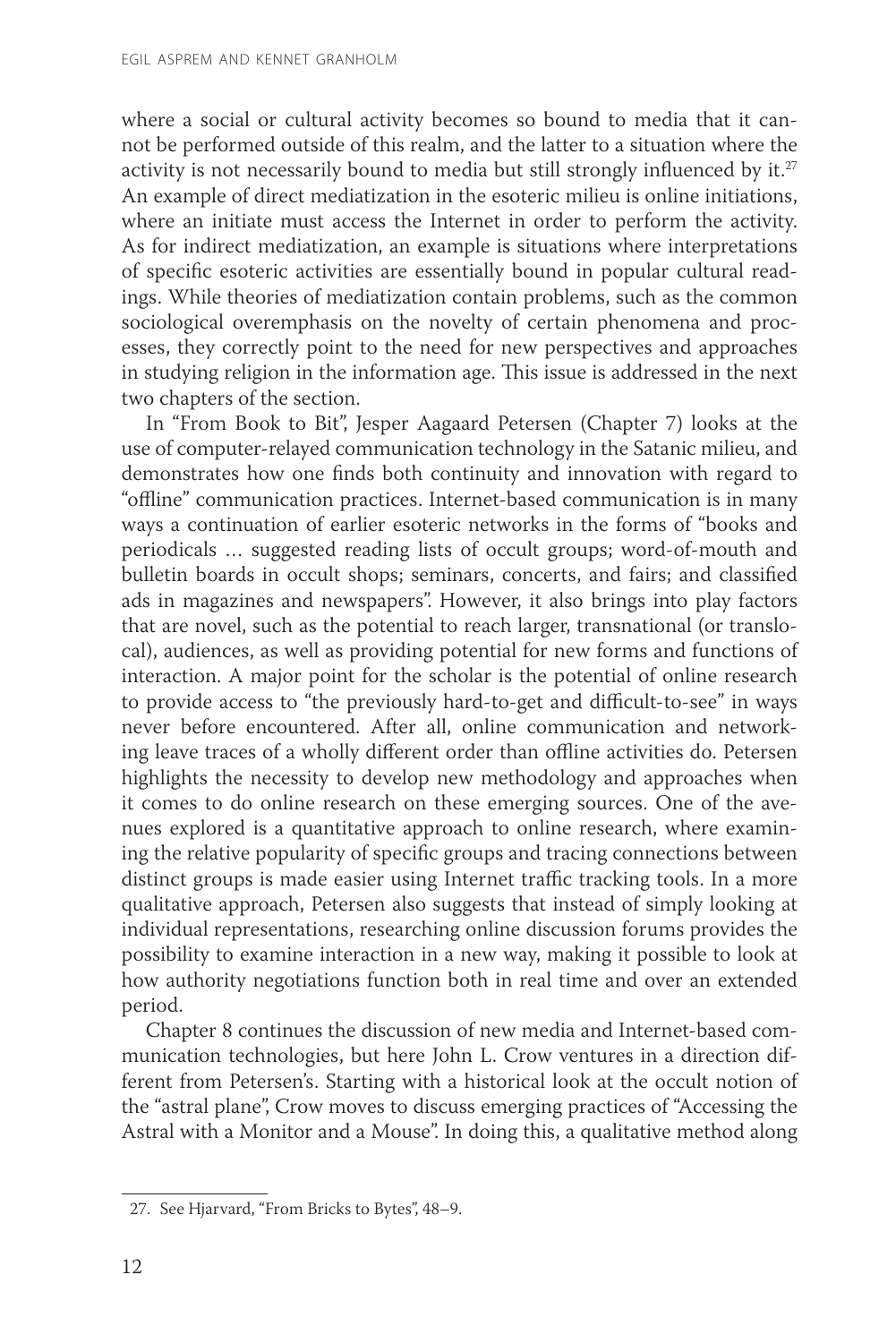the lines of "virtual anthropology" is explored. Religion is furiously present online, and, as several scholars have noted, esotericists – particularly neopagans – "are more active on the Internet than any other religious group". Not only does online communication provide the possibility for transnational community, the development and great evolution of online virtual environments in recent times provides the possibility to recast older esoteric notions in new ways. We can observe the creation of cybercovens, but also the meeting of practitioners in virtual worlds such as Second Life. Here, many practitioners have come to describe the cyber realm as analogous to the astral plane, and some even recast their computers as sacred magical objects – with a guaranteed place on their physical altars. We can also see a convergence where vocabulary from the computer world is transposed to the magical, and computer programming comes to be regarded as a magical activity in itself. There is an obvious generational shift here, with younger, computer-literate generations increasingly diverging from older generations of occultists in their approach to magical realities.

Continuing the discussion of the impact of new media, Hugh B. Urban looks at "The Secrets of Scientology" (Chapter 9). Urban has previously made important contributions to the understanding of esotericism in terms of secrecy, particularly from a sociological perspective. In his chapter, Urban extends such analyses by taking a close look at secrecy, information control, and their wider context in social and political struggles for power, in and surrounding the Church of Scientology. In a sociologically informed historical overview, Urban shows how the new forms of communication associated with the Internet has influenced the practice of secrecy in Scientology, particularly complicating its enforcements of information control. Analysing Scientology from the 1950s to the 1980s as a "Cold War religion", preoccupied with, and implicated in, the anxieties and paranoias concerning security, surveillance, and politically motivated deception that characterized the era, Urban pays attention to the espionage war which erupted between the Church and various US government agencies, including the FBI. In contemporary times Scientology has been involved in information wars and attempts at concealment and surveillance on the web, getting increasingly complicated and difficult for the secretive organization in the time of whistle-blowing websites such as Wikileaks and "hacktivist" groups such as Anonymous. Considering these material settings together with the secretive organizational and doctrinal profile of the movement, Urban suggests that the case of Scientology gives us profound insights not just into a controversial new religion but also into questions of religious secrecy and concealment in general. Scientology illustrates that religious secrecy is rarely simply a matter of esoteric gnosis transmitted through isolated groups of initiates far removed from messy social and political contingencies. It is, on the contrary, very often intimately entwined with larger cultural and historical forces, struggles over power, and concrete material interests. Above all, argues Urban, the case of Scientology highlights

13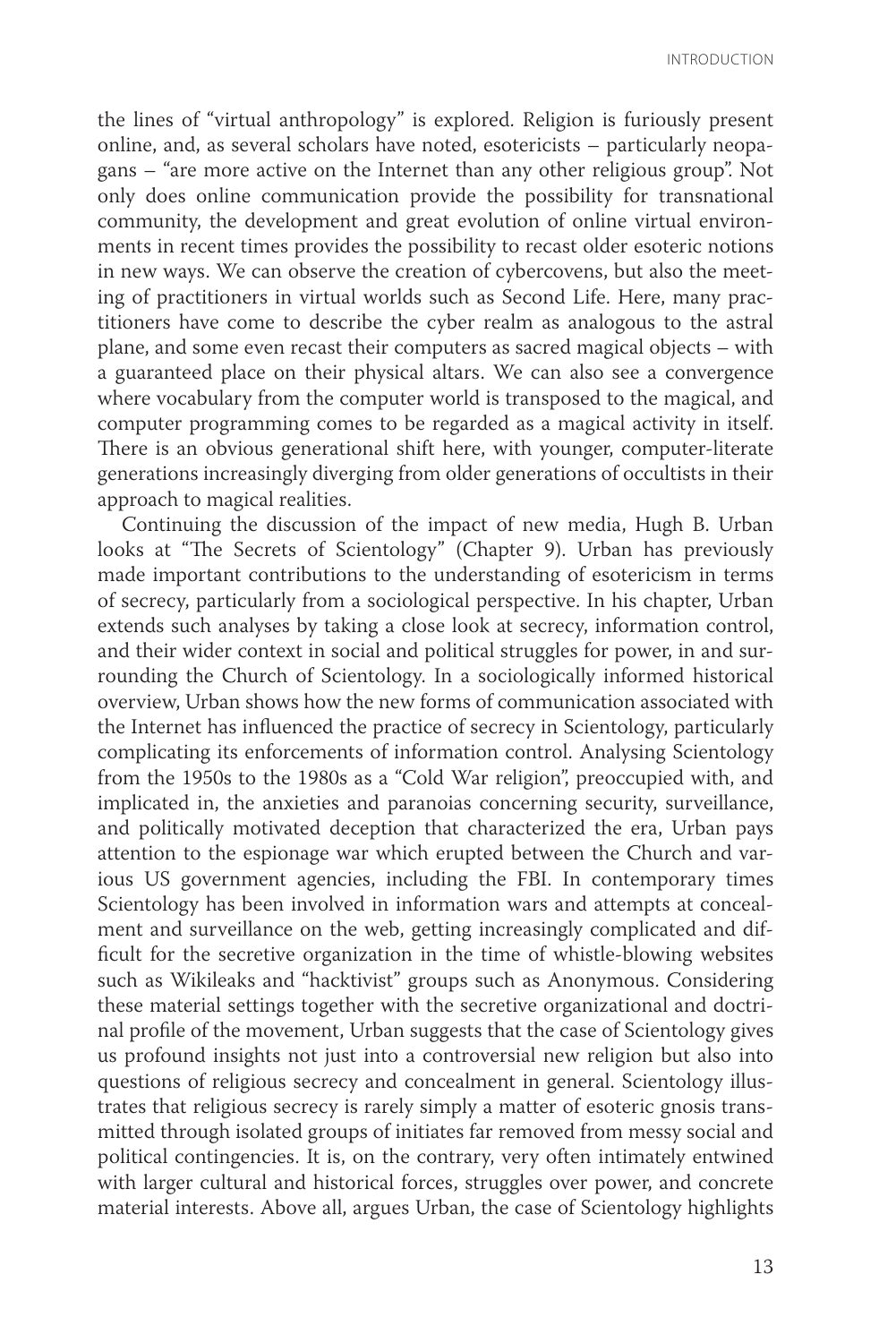what he calls (based on the sociologies of Georg Simmel and Pierre Bourdieu) "the dual nature of secrecy" – its double role as both a source of symbolic power and a potential liability for its owner.

Returning to popular culture and occulture, esoteric orders and occult currents are usual suspects in conspiracy theories, whether it be the witches' Sabbath, the Bavarian Illuminati, or secret networks of "Satanic ritual abusers". Online media outlets such as YouTube and specially created "news sites" and discussion forums are currently seething with conspiratorial ideas. In "Hidden Knowledge, Hidden Powers" (Chapter 10), Asbjørn Dyrendal considers multiple relations between esoteric discourse and conspiracy theory in contemporary occulture. While conspiracy theories *about* the esoteric are relatively well known, Dyrendal goes on to consider the considerably less researched area of conspiracy theories *in* esoteric movements, and discusses the possibility (and utility) of analysing conspiracy theory *as* esoteric discourse. The discussion follows three thematic axes, namely the role of *history*, *agency* and *knowledge*  in conspiratorial and esoteric discourses. The role of *history* highlights conspiracy theories' function as apocalyptic mythologies of evil, focusing on their construction of secret societies and hidden chains of power through history. Revealing secret history leads to a focus on the nature of *knowledge*, how it is constructed and what its function is in these mythologies. Hidden knowledge about secret agents (of formidable power) furthermore brings in the question of *agency*, particularly how the possession of secretive knowledge increases power. Dyrendal proposes that these topics are good starting points not only for considering conspiracy theories *about* and *in* esoteric movements, but also suggests that they provide questions for whether, and in what sense, it may be useful to view conspiracy theory *as* esoteric discourse. These discussions are carried out on the basis of a wealth of examples from sources as varied as Rudolf Steiner (and his later interpreters), Anton LaVey, Discordianism, and the explicit conspiracy theorists Jim Marrs and David Icke.

## Esoteric transfers

Part III of the volume deals with the impact and influence of esoteric discourses, currents and notions on cultural and societal fields, which are commonly regarded as "non-esoteric". One of the analytically most powerful capabilities of the concept of the esoteric is its ability to shine light on the "betwixt and between" (i.e. phenomena that transgress the seemingly impermeable border between the religious and the secular). That there has historically been a fluid area between these two fields is evident by such activities as alchemy and astrology, both of which have played important roles in religious fields as well as in "non-religious" ones such as experimental science, medicine, and politics. Isaac Newton (1643–1727), who was both an alchemist and the greatest physicist of his age, is an even more illuminating example of how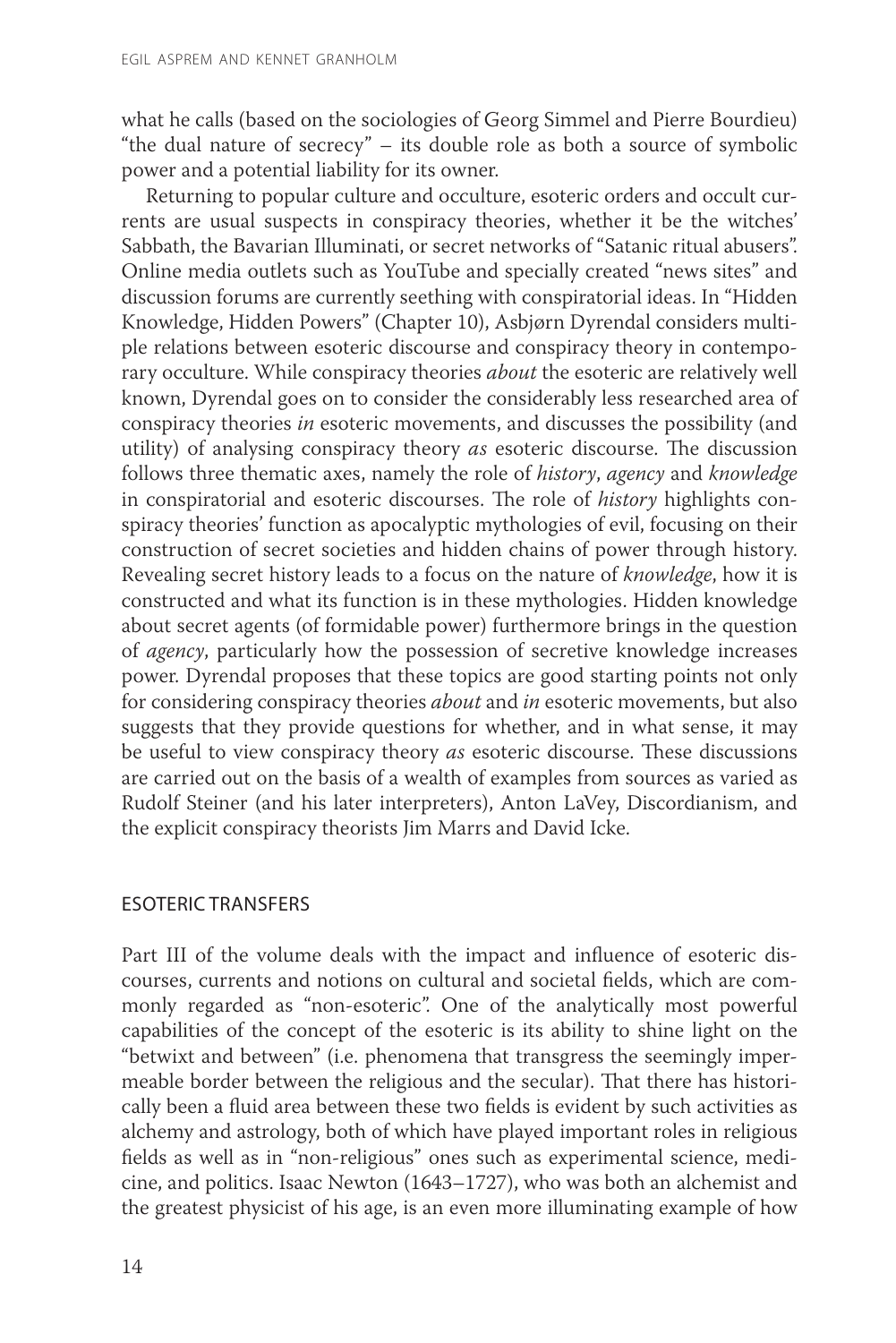these fields can interconnect without, it should be noted, internal paradox. While the hegemonic understanding is that the modern era is characterized by such a decisive divide, even if the past was not, the chapters in this section suggest that this is not necessarily the case, or at the very least that it is a truth in serious need of modification.

In "Discursive Transfers and Reconfigurations" (Chapter 11), Kocku von Stuckrad continues his project of recasting the study of the esoteric from a specialist field to dealing with the European history of religion and culture in a more general sense. From discussing the contemporary erosion of the secularization paradigm, von Stuckrad moves on to consider four central transformations, or reconfigurations, of the "religious field of discourse". These are:

- "Communitarization" the emergence of new and diverse forms of community, and ideas of community, since the nineteenth century.
- "Scientification" the professionalization of knowledge claims, as well as the overall hegemony of scientific (or scientificized) knowledge.
- "Aestheticization" a redefinition of the religious in terms of, for example, emotion and experience as a response to Enlightenment rationalization, providing a new role for it.
- "Publicization" the "emergence of a public space that is significantly different from earlier forms of public communication", and the "re-entry" of the religious in the secular public arena.

All these developments are highly visible in, and strongly affect, scholarly discourse, rather than being "objectively separated" from it. Von Stuckrad demonstrates his perspective by looking at how esoteric discourse can be found in recent (seemingly) secular discussion. The example provided is the human genome project, which has been given an esoteric dimension by several commentators and participants, discussing genes as "code", the revelation of which provides humanity with "the language of God".

The theme of politics runs as a red thread through the contributions in this section. Von Stuckrad's article deals with cultural politics reframing the societal role and location of the religious, but also with "politics of science" adapting to allow for religious vocabulary. The theme of politics is, however, more explicit in the rest of the chapters of the section.

"What do esoteric phenomena such as Chaos Magick, runic symbolism, Tantric yoga, and the mythical Atlantis have to do with radical right-wing politics?" With this question, Jacob Senholt opens Chapter 12, on "Radical Politics and Political Esotericism" (i.e. the transfers between esoteric discourse and the multifaceted milieus of contemporary right-wing ideological formations). After providing an overview of the many and well-documented historical links that exist between esotericism and right-wing politics up until the middle of the twentieth century, Senholt notes how special aesthetic and mythical connections were forged after World War II, fuelling popular culture and influencing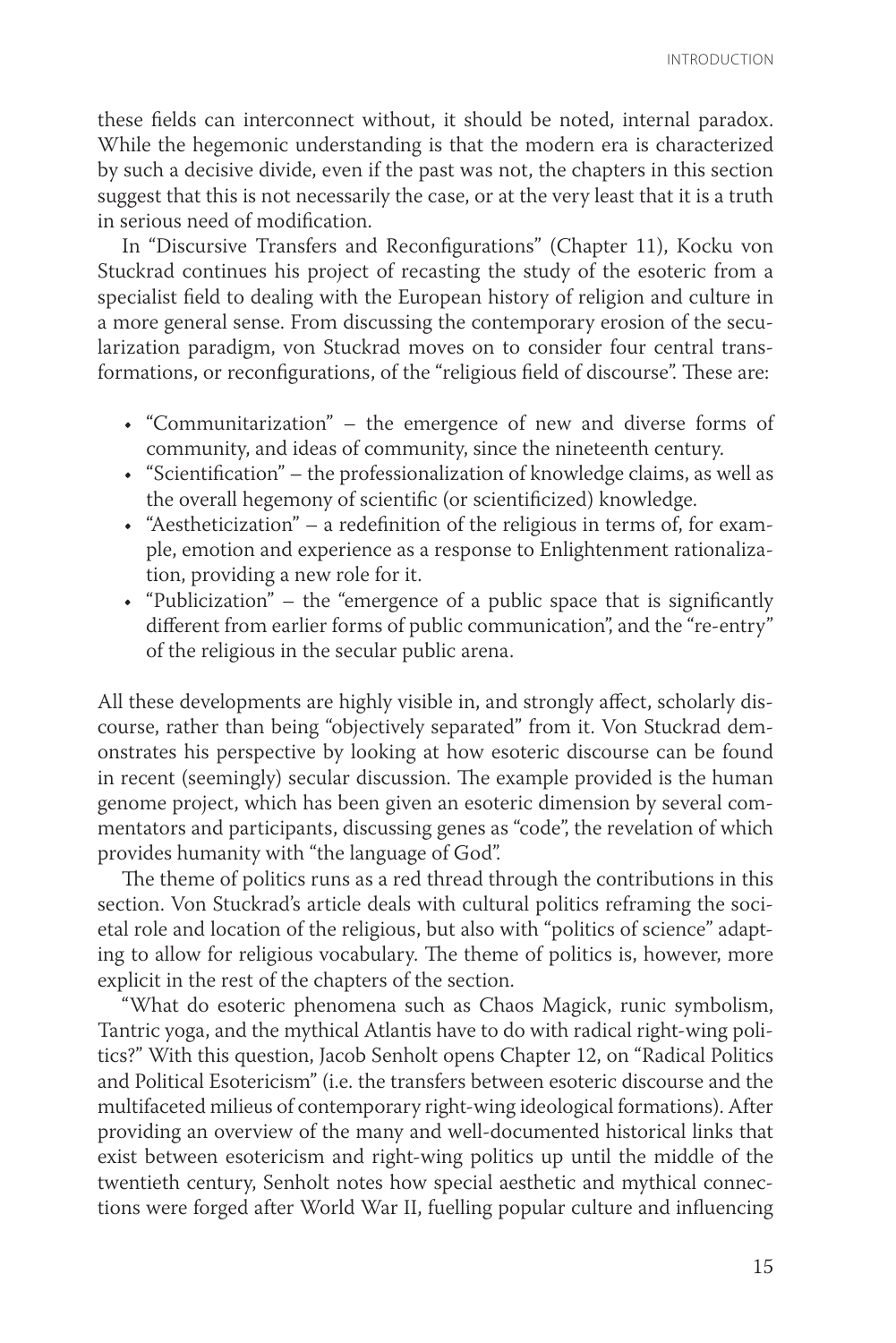new political and esoteric formations. While the connections between esotericism and the right are relatively well known, Senholt attempts to provide some answers to a question that has remained surprisingly little discussed: *why* do we see this overlap? In order to address this question, Senholt focuses on three ideological formations in contemporary right-wing politics: the European New Right, Radical Traditionalism, and Eurasianism. Considering recent theories that connect esotericism to polemical discourse, counter-cultural movements, and particularly processes of exclusion and "Othering" grounded in European cultural history, Senholt finds a tentative answer in shared polemicized constructions of history, and narratives of cultural decline and opposition. He suggests that what Wouter Hanegraaff once called the "Grand Polemical Narrative" (i.e. a process which has constructed and reified "esotericism" by a series of polemical exclusions grounded in the battle against "paganism") simultaneously gave rise to counter-narratives, questioning Christian monotheism as well as the intellectual traditions of the Enlightenment. These counter-narratives create some striking affinities between the esoteric and the radical right, which may help account for the overlaps.

Moving from one form of radical politics to another, in Chapter 13 Eduard ten Houten examines the unlikely points of connection between "New Age Spirituality and Islamic Jihad". The focus is on the curious story of how a popular "New Age" inspirational book became a handbook for revolutionary Islamists in the context of the second Chechen war. The *Manual of the Warrior of Light* (1997) was written by the best-selling author Paulo Coelho as a spiritual guide accompanying fictional works such as *The Alchemist*, *The Pilgrimage* and *The Valkyries*. It has been called a "key" to Coelho's "ideological world", and alleged to have "the same importance for him as the *Red Book* had for Mao or the *Green Book* for Gaddafi". In the hands of Chechen freedomfighter (or terrorist, depending on the perspective) Shamil Basayev, Coelho's vague spiritual message to the affluent middle classes took on concrete meaning: the "New Age" manual became a call to arms against a physical oppressor – the Russians. Why would a Chechen *mujahid* be interested in the work of a Brazilian Catholic author of "spiritual" fiction? What is the link between the man best known for planning the Beslan school operation in North Ossetia in 2004 – taking 1100 hostages and ending in the deaths of 330 people, many of them children – and Coelho, who was appointed UN "Messenger of Peace" in 2007? Through comparison of the biographies of Coelho and Basayev, as well as the original *Manual* and Basayev's modified "translation" from 2004, ten Houten shows how this at first sight surprising piece of reception history reveals ironic affinities which often remain hidden, but here are brought to the light of day.

Moving to more grassroots political philosophy, Joseph Christian Greer examines "Deep Ecology and the Study of Western Esotericism" (Chapter 14). Greer criticizes earlier scholars who have uncritically connected Deep Ecology with the esoteric, as they in the process singularize the former. Instead, Deep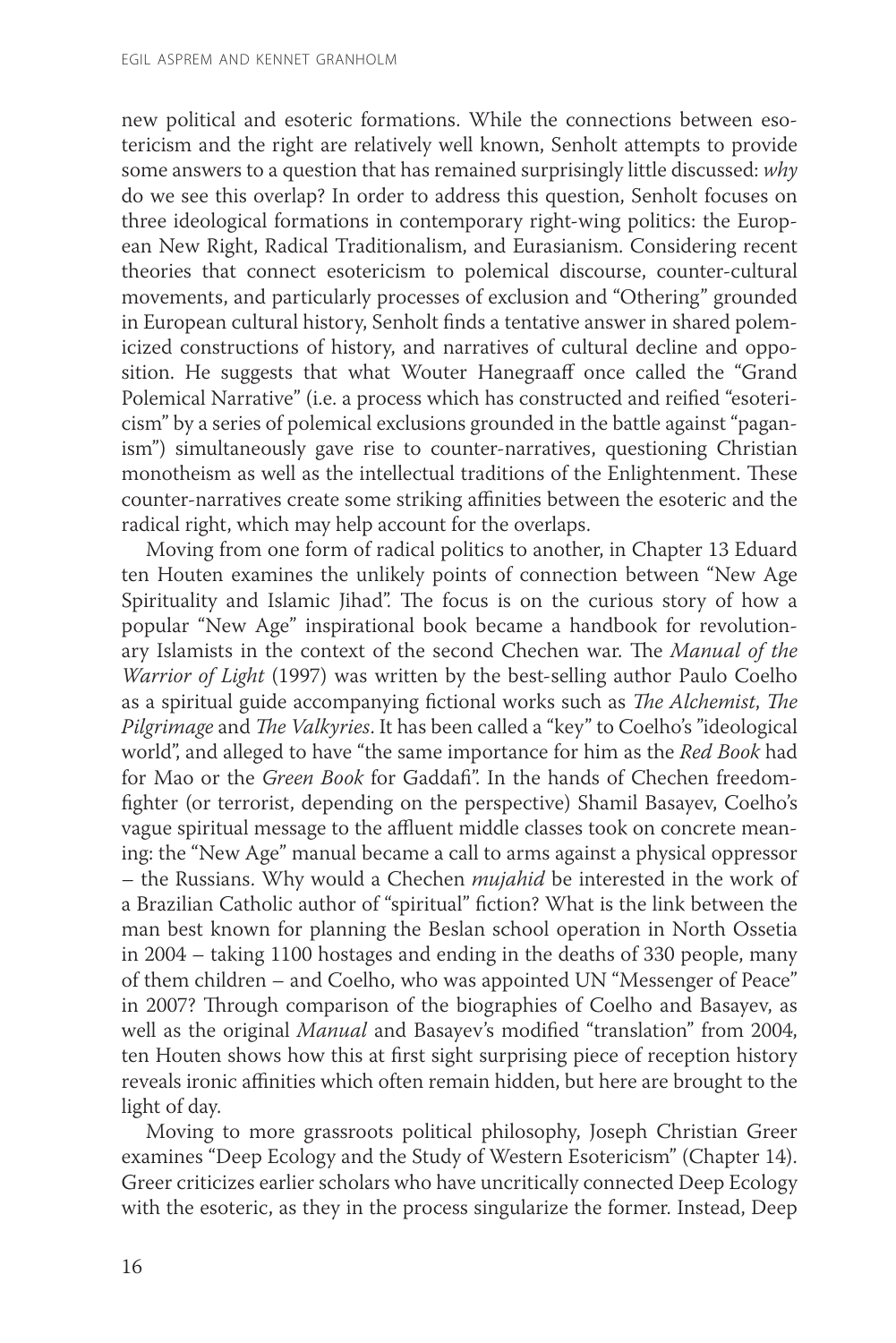Ecology, just as esotericism, is a "hotly debated discursive field", in which many actors struggle to enforce their particular interpretation. In short, instead of a singular Deep Ecology we have a great number of competing, and at times contradicting, Deep Ecolog*ies*. Some of these are tied to the esoteric field of discourse more closely than others, but most engage with it in some ways due to polemics on both sides. Greer provides a detailed history of both the term and the "field", including the complexities and polemics it contains, identifying key actors. Some of these, such as "New Age" spokespersons Fritjof Capra and Ken Wilber, Joanna Macy and John Seed's Council of All Beings, and the Wiccan Gus diZerega, are intimately connected to the esoteric milieu. Furthermore, references to James Lovelock's Gaia hypothesis and the physics of David Bohm, which are also often referenced in contemporary esotericism, are commonplace. A particularly interesting example is George Sessions, who while being hostile to notions of a connection between Deep Ecology and "New Age" still draws on Aldous Huxley's *The Perennial Philosophy* and conceives of the former as "a contemporary manifestation of a primordial metaphysic". Despite these affinities, Greer maintains that equating the two fields, or firmly placing one within the other, would be erroneous. Instead, a more sound approach is to regard Deep Ecology and the esoteric as two distinct fields of discourse that sometimes converge.

Together, the chapters in this third section point to interesting future avenues to which reconceptualizing notions of the esoteric, religious, and secular can take us. Furthermore, they demonstrate the utility that the study of the esoteric can have for religious studies more broadly, and beyond, by breaking up the borders between the scientific, political, cultural and religious.

#### Leaving the margins

Whereas the chapters in Part III deal with esoteric transfers by discussing more marginal phenomena, the final part approaches partly the same theme by looking at something of a "de-marginalization" or "mainstreaming" of the esoteric. This "undeviating of the deviant" and "mainstreaming of the alternative" takes place in several different spheres and ways. As Christopher Partridge has noted, when considering the immense popularity of esoteric ideas, "alternative" may not be the most suitable term to describe it.<sup>28</sup> Furthermore, as Marion Bowman and Steven Sutcliffe note; "any talk of 'alternative' spirituality begs the question of normativity in contemporary religion".29 This final section of the volume aims to demonstrate that the presence of the esoteric needs to be addressed in these discussions.

<sup>28.</sup> Partridge, *The Re-enchantment of the West*, vol. 1, 85; see also Partridge's Chapter 6 in the present volume. Cf. Znamenski, *Beauty of the Primitive*, xi.

<sup>29.</sup> Sutcliffe & Bowman, "Introduction", 10–11.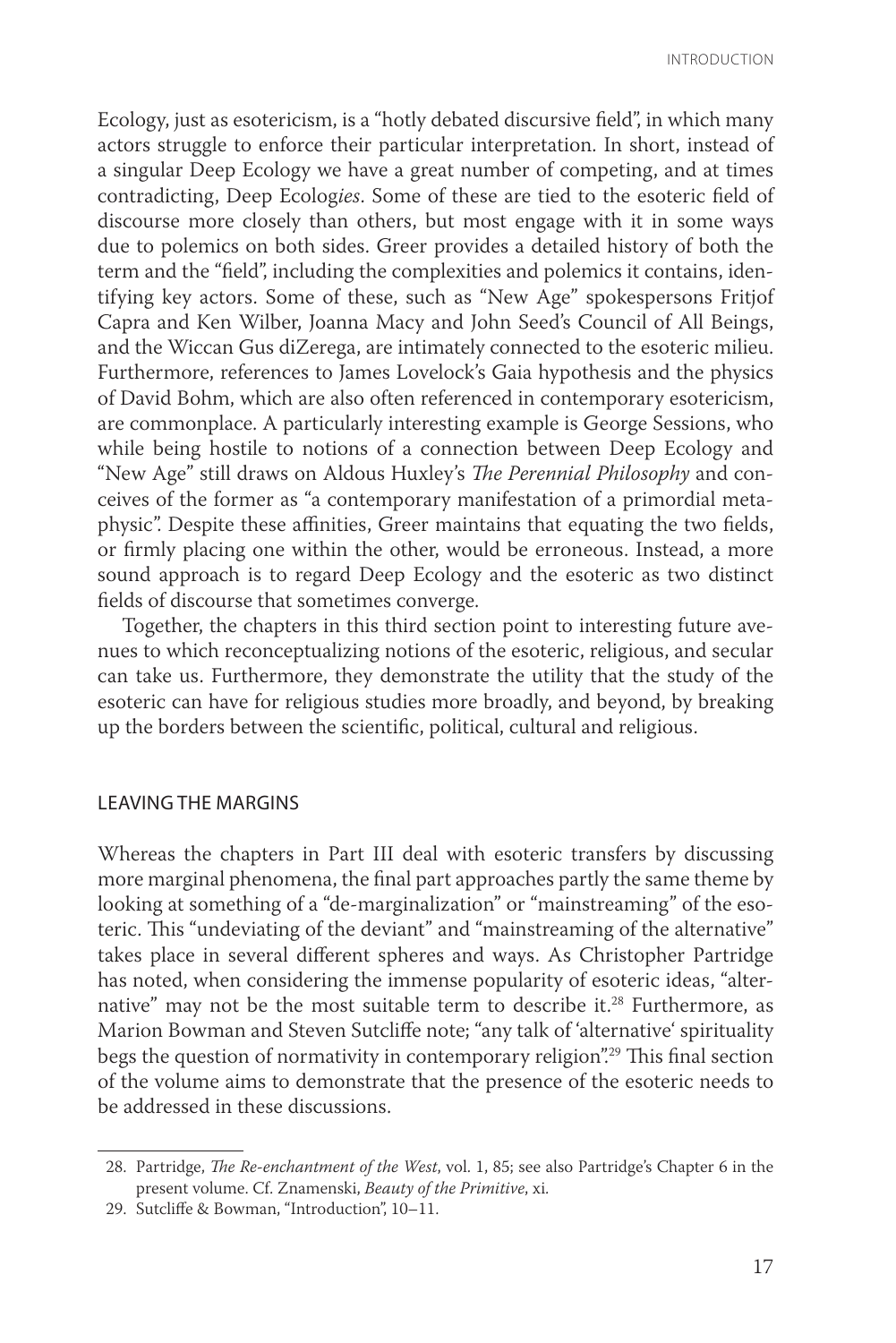In looking at "The Secular, the Post-Secular and the Esoteric in the Public Sphere", Kennet Granholm (Chapter 15) examines processes by which the esoteric is leaving both academic and cultural margins. The concept of the postsecular has in recent years become central to sociological theorizing about religion in modern societies. Granholm discusses and evaluates at length the meaning and importance of this concept, its relation to the secularization paradigm and its (many) theories, as well as to the place of the esoteric in contemporary culture. Taking a discursive approach to secularization theory, Granholm suggests that the notion of secularization "can be regarded a post-Enlightenment hegemonic discourse – informed by the ideology of secular*ism*" – which has helped to create the situation that it tries to describe. In relation to this understanding, he argues that the "post-secular" suggests not a straightforward "return of religion", but rather an awareness of the continued relevance of religion in secular societies, as well as changing perceptions of what actually counts as religion, what functions it may have, and where it is located. Precisely with regard to these relocations and changing perceptions, as well as functions, of religion, Granholm finds that the place of the esoteric is also changing. As explored in some earlier contributions as well, the *mediatization* of the esoteric becomes particularly important as new forms of media are rapidly developed, and new uses and patterns of consumption of culture follow it. Granholm focuses on the increasing presence of the esoteric in popular culture. Analysing esoteric elements of the science fiction franchise *Stargate*, and the film *Avatar* (at the time of writing, the top-grossing movie of all time), also considering their reception, context, and spread, Granholm finds there is a strong case to be made that "the esoteric has entered the mainstream, and that esoteric notions resonate with large numbers of contemporary Westerners (and beyond)". To fully appreciate this and other consequences of the post-secular condition on the esoteric might require scholars in the field to reconsider and extend their theoretical presuppositions and choice of methodology.

While paranormal beliefs are often regarded a matter for uneducated people, Egil Asprem shows in Chapter 16 that some of these are more properly characterized as the "Psychic Enchantments of the Educated Classes". Asprem demonstrates by way of statistical data that some paranormal beliefs are actually more common among those with high education, including in the natural sciences. Even the influential "new atheist" spokesperson Sam Harris is seen to entertain an ambiguity towards "psychic phenomena", suggesting that his opposition to religion rests on a very restricted understanding of that term. What is the reason for these initially surprising positive correlations between paranormal belief, high education and even claims to irreligion? Asprem seeks the answer in the emergence of modern parapsychology in the 1930s, which he links to the "intersection of two parallel processes": the disenchantment of esoteric discourse, and attempts to re-enchant science. As a prospective scientific discipline, parapsychology provided a means of "scientific sanitization"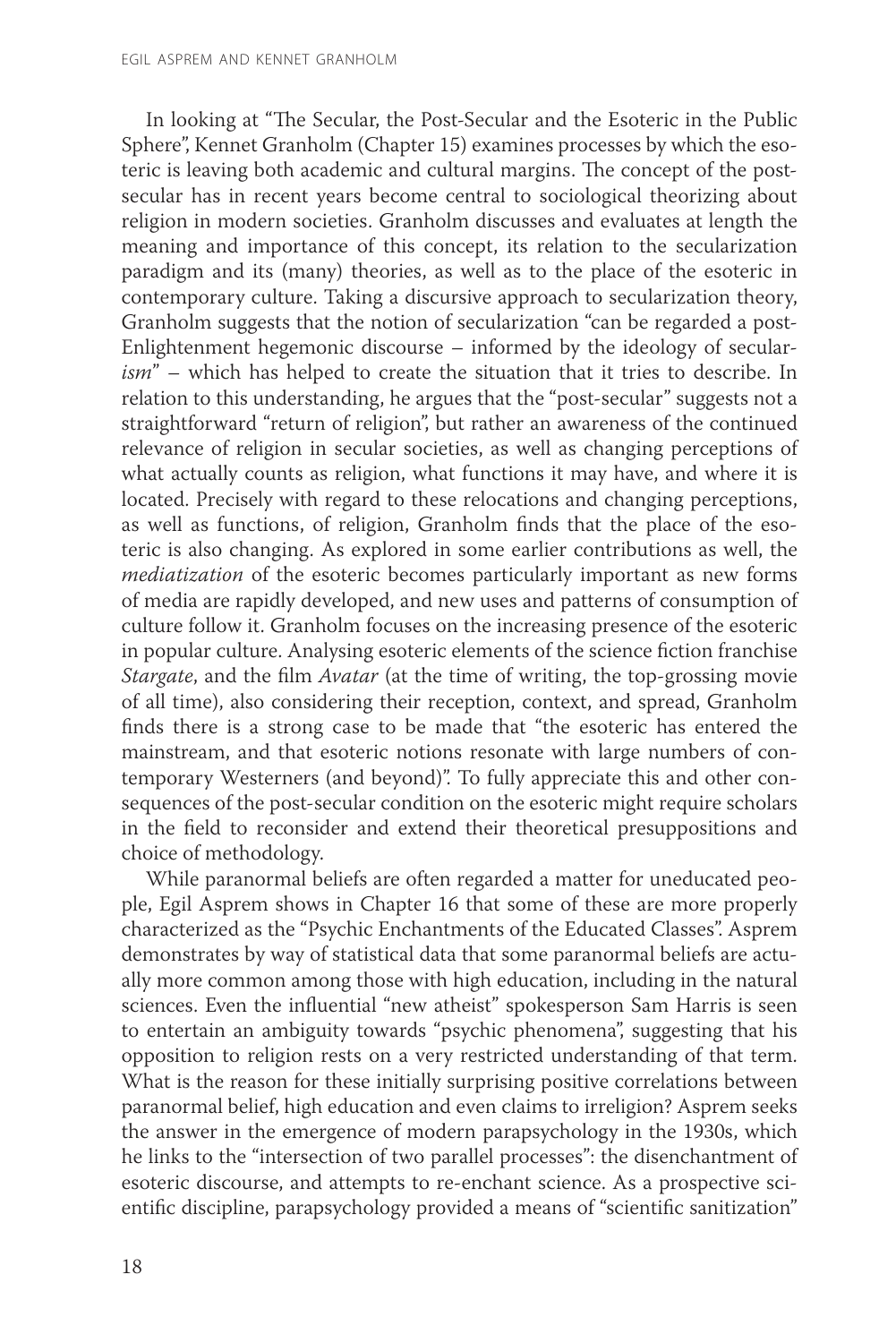of certain occult beliefs, making them more acceptable to the educated public. The invention of new technical nomenclature to cover a number of "occult abilities" was important in this respect, even giving rise to the names of some paranormal phenomena which show up significantly in polls of beliefs: "telepathy" and "extra-sensory perception". Furthermore, Asprem shows how the presence of parapsychological beliefs in academia cannot be seen solely as an "incursion from the outside"; it is rather the result of developments occurring *within* academia itself, with relation to a broader esoteric, occultural milieu. While questioning the notion that science has enforced a "disenchantment of the world", this simultaneously suggests that occulture, which is commonly seen as spreading on a "folk" or "popular" level, has important nerve centres inside academic (presumptively secular) "elite" culture as well.

The much neglected subject of children and concepts of childhood in esoteric discourse is the focus of Daniel Kline's Chapter 17, on "The New Kids". In the wake of the "New Age movement", a peculiar discourse on gifted *Wunderkinder* with special needs and psychic powers emerged: the "Indigo children". The notion of Indigo children can be traced to the self-proclaimed "synesthete" Nancy Ann Tappe. In *Understanding Your Life Thru Color* (1986), Tappe invented a typology of personality traits corresponding to colours which, it was claimed, could be clairvoyantly seen in peoples' auras. She observed that children with previously unknown indigo auras had suddenly started to appear, "indicative of 'a new breed of children' whose 'process is to show us tomorrow'". Focusing on the Indigo Children (with mention of the "Crystalline Children", "Star Kids", "Earth Angels" and other later additions to this evolving discourse), Kline traces connections between modern esoteric thought and the history of childhood. The increased politicization of children and the commercialization of "New Age" discourse together appear as particularly important for understanding the discourse on Indigo Children. As the Indigos are usually considered a subset of the generation born in the late 1970s or later, Kline considers the notion that the Indigo discourse is "a manifestation of the failures of the 'baby boomer' countercultural generation of the 1960s and 1970s", who failed to manifest their ideological aspirations and have since projected "their hopes for saving the world upon their children". At the same time, the category of the Indigos has served a function of sacralizing "problem children" – particularly during the increase of attention deficit with hyperactivity disorder (ADHD) and attention deficit disorder (ADD) diagnoses, but also with reference to diagnoses such as autism. Getting connected to the commercial aspects of contemporary "spiritual" and "alternative" culture, the Indigo counter-diagnosis has given rise to a host of special day-care offers, training programmes, toys and games, designed to facilitate these "misunderstood" children of presumptively messianic significance.

In Chapter 18, by drawing on empirical, localized field research on "A Small-Town Health Centre in Sweden", Liselotte Frisk examines the usefulness of conceptualizations of the esoteric. Frisk pursues three main arguments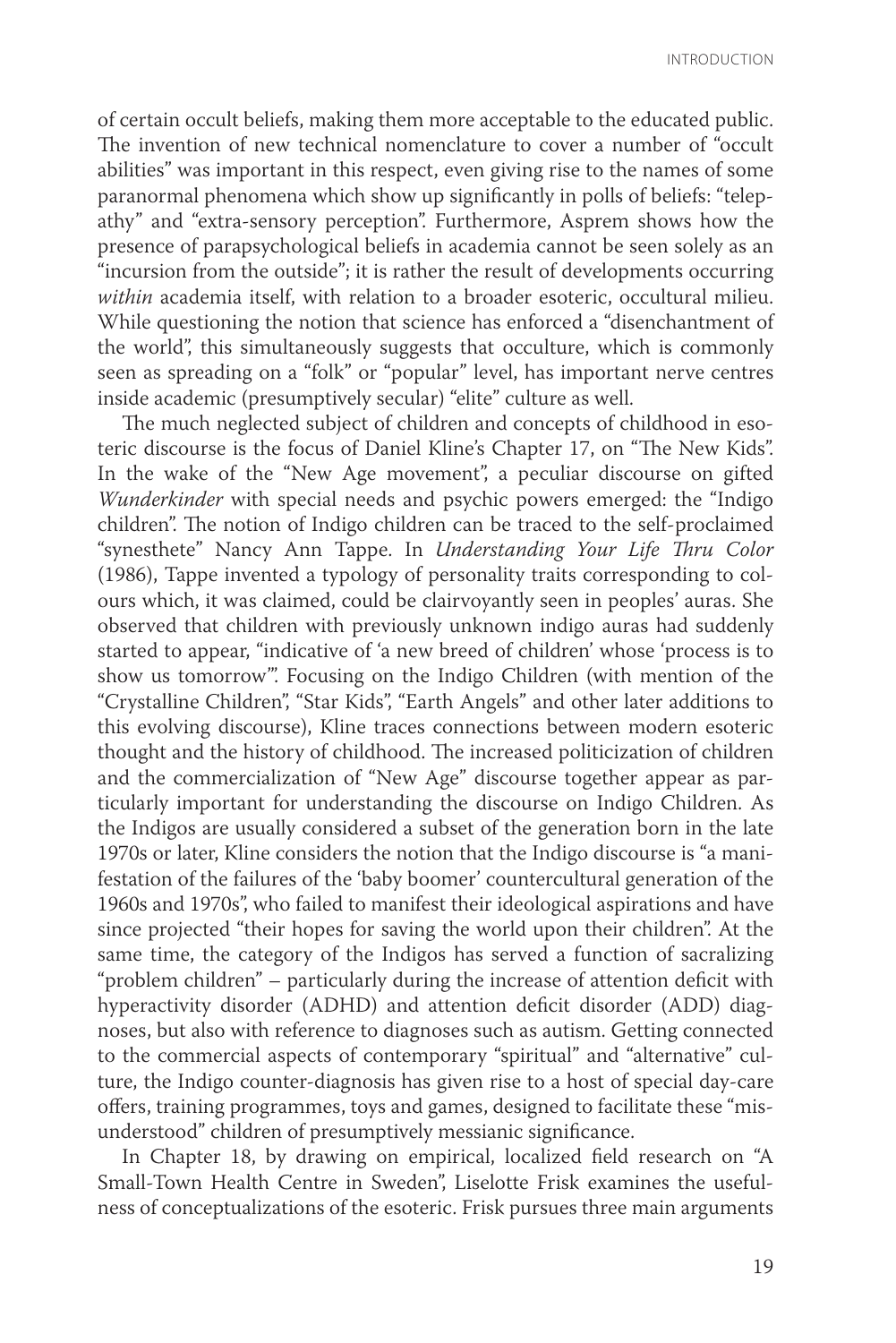in her chapter. First, while contemporary spirituality and particularly "New Age" has been conceived of as a "part of" Western esotericism (i.e. as modern or contemporary esotericism), in the *historical* sense of the word, esotericism should rather be seen as one among several other sources of *influence on* contemporary spirituality. Second, the focus on *gnosis* and experience in attaining "higher knowledge", common in some of the typological and discursive approaches to esotericism, should be linked to a broader discussion of "religious experience" and emotion, which is currently attracting new interest in the study of religion. Third, a focus on deviance, "margin–mainstream" conflicts and rejected knowledge, often discussed as a structural feature in esoteric discourse, should be brought into a broader discussion of tension between religious groups and mainstream society, and, increasingly in contemporary society, should be questioned and nuanced. The final conclusion of the chapter is that Western esotericism as a field of research could benefit from, and contribute to, ongoing discussions in religious studies by combining with select sociological research from other fields. Frisk calls for a further discussion about different kinds of criteria which could be used in this context, and welcomes a more inclusive dialogue with other approaches in religious studies.

In a programmatic article Wouter J. Hanegraaff in Chapter 19 calls for serious scholarly attention to what he calls "Entheogenic Esotericism". Noting a striking neglect of studies on the use of psychoactive substances in religious movements generally, Hanegraaff argues that an important and analytically interesting field of religious practice and innovation has been precluded by generations of scholars due to biases based largely on political circumstances as well as crypto-Protestant stereotypes of what legitimately counts as "religion". In his chapter, Hanegraaff tries to ameliorate the situation by suggesting the term "entheogenic religion", which may be subdivided into a stricter and a wider sense: in the wide sense, religious practices concerned with generating a state of ε'νθουσιασμός ("enthusiasm") are well known and common, utilizing a number of different techniques, including rhythmic drumming, ritual prayer and incantations, meditation, or breathing techniques. The ritual use of substances is only one such technique, and constitutes entheogenic religion in a stricter sense. Revising his own position on "New Age religion", and supporting with cases taken from neoshamanism, Hanegraaff argues that there is much circumstantial evidence to suggest that entheogenic practices in the strict sense have continued to influence modern and contemporary esotericism after the "war on drugs" made explicit references to such practices hazardous. The conclusion is that "specialists in the field of contemporary religion should become aware of their inherited blind spots regarding the role that entheogens have been playing in these contexts for half a century", and refine a hermeneutically suspicious attitude in order to study this much neglected aspect of the religious field.

Finally, in "A Deliciously Troubling Duo", Jay Johnston (Chapter 20) deals with an issue of acute need of treatment in the study of esotericism: gender.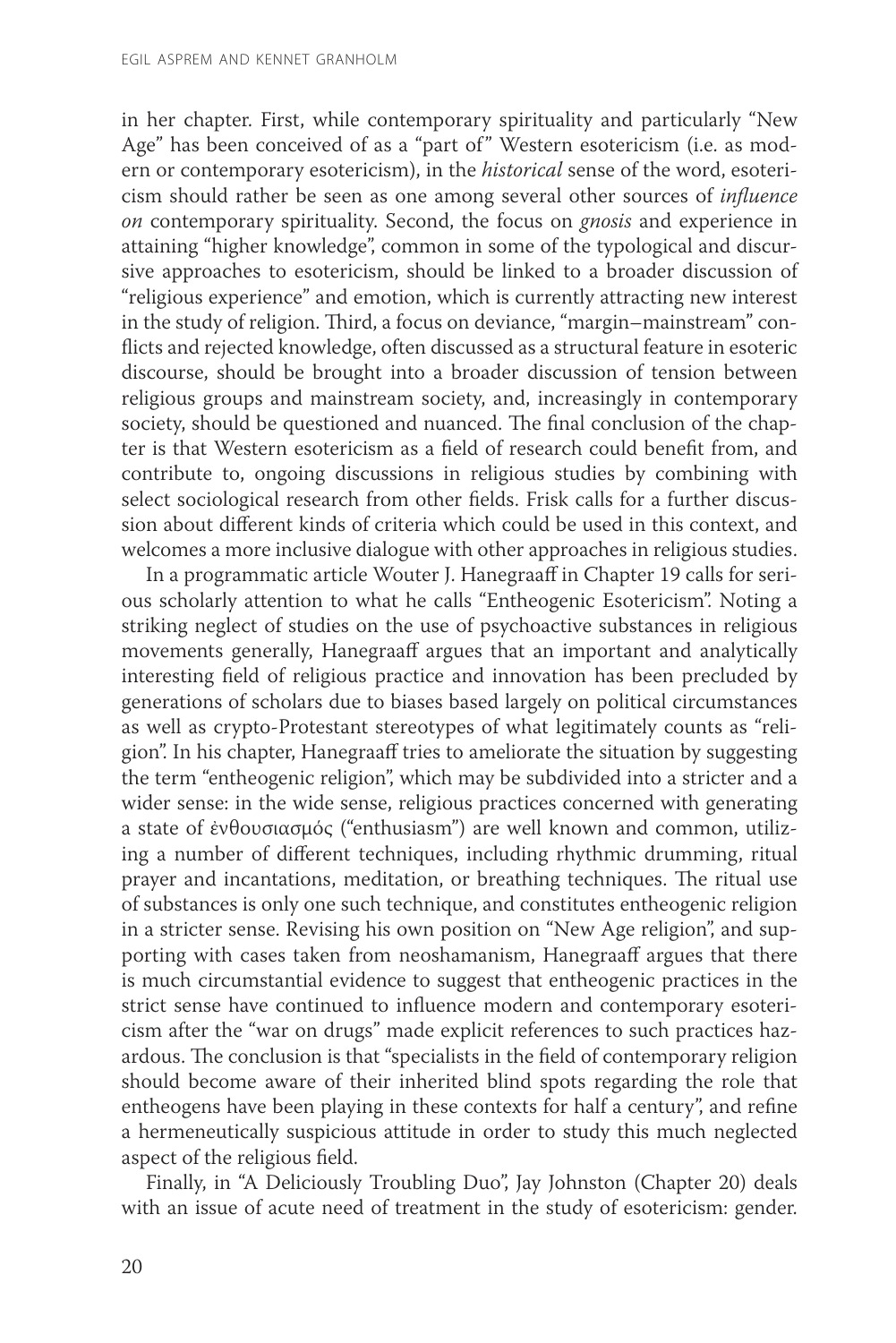Despite acquiring very little attention from scholars, discourses of gender have been of a considerable significance for esotericism in general, and surface as particularly important in relation to much of what is covered by contemporary esotericism as well. As Johnston points out, the "masculinity = culture = rationality and femininity = nature = intuition" stereotypes have been common in much of esotericism – but can also be found in the trope, often reified by scholars, of men as "occult scientists" who actively control their world by the use of magic, and women as "intuitive witches" who are passively and emotively guided by their surroundings. As such, scholarly accounts here adhere to stereotypical representations of gender and gender roles. Johnston's chapter delves into the deep (and, for many, unknown and seemingly dangerous) waters of feminist theory, dealing not only with how the approaches in question can be used to shed light on gender issues, but also how they may help in rethinking other aspects of esotericism. In terms of the field in general, Johnston notes how the common conduct of positioning the esoteric as the "other" of "the dominant discourse" both feminizes and sexualizes the discursive field of esotericism. In the end, Johnston proposes to "queer the esoteric", by applying queer theory's project of subverting problematic binary categories and dualistic logic to esotericism itself. The study of esotericism is already – at least purportedly – engaged in a project similar to queer theory, in terms of rethinking binaries in cultural and religious history. Johnston further argues that queering of the discipline might nevertheless be in order, particularly since "gender identity markers … remain resolutely normative/deviant and fixed" in most scholarship on contemporary esotericism.

Together, the chapters in this fourth and final part highlight both processes of the esoteric leaving cultural and religious margins in the West, and the benefits perspectives from the study of the esoteric could offer religious studies in general by leaving the margins of academia: Granholm suggests that the development of the study of the esoteric, as well as the growing acceptance of and interest in esotericism by the general public, is an example of "post-secular" academic and societal trends; Asprem shows that parapsychology does not simply represent an "alien incursion" into science, but instead a development in "elite" scientific discourse, and that even radical atheist spokespersons such as Sam Harris can harbour interest in phenomena which could be termed esoteric; the Indigo Child discourse discussed by Kline has breached the mainstream and connects to broader "sacralizing" discourses of childhood; Frisk's example of the health centre *Hälsogränden* shows that esoteric elements peacefully coexist with non-esoteric ones, and are growing in mainstream acceptance; Hanegraaff discusses how practices neglected by scholars have probably had an immensely larger impact on contemporary religion than acknowledged, and how scholarly perspectives need to be modified in order to address this; and Johnston proposes to interrogate the gender biases of esoteric discourse (and its attendant scholarship) to properly "queer the esoteric" and trouble the binary logic of deviancy connected to it.

21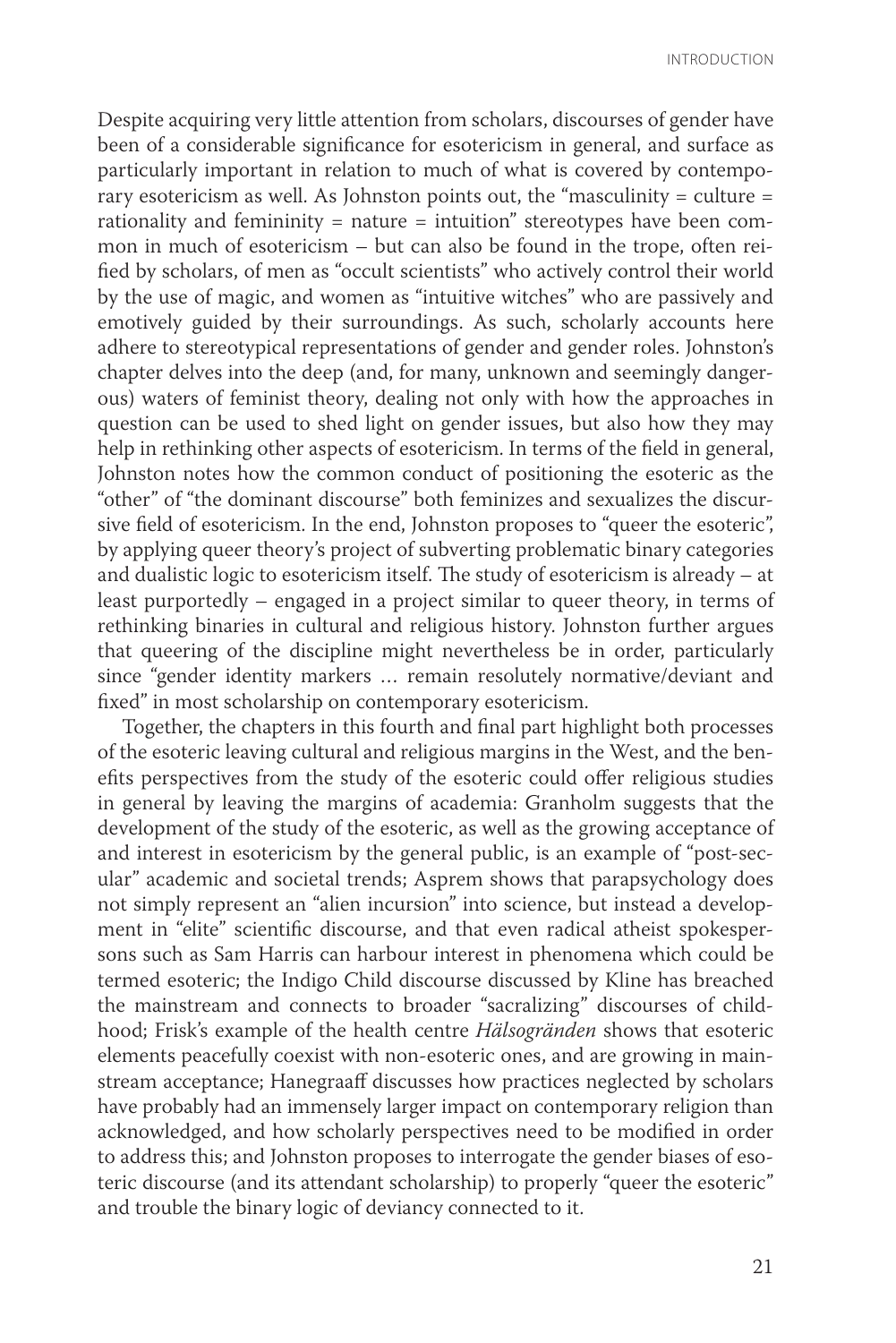#### CONCLUDING REMARKS

While this volume covers much ground, the theme of contemporary esotericism is too broad to be treated in any sort of comprehensive manner in a single volume. With the main criterion being an interest for theoretical and methodological innovation and reflection we have tried to include as many relevant themes as possible, but the reader will undoubtedly notice omissions. We will briefly discuss some of the most glaring ones.

First, the reader will notice that the focus is still rather heavily biased in the direction of intellectualist approaches, while those focused on practice, and particularly anthropological perspectives, are, with only a couple of exceptions, missing. Here, luckily, a lot of material continues to be produced in other subfields of religious studies (again including "pagan studies"), and within anthropology. Nevertheless, a firmer integration of anthropological studies of, and approaches to, contemporary esotericism, should certainly be embraced by a future work in this field. It should also involve a critical and careful engagement with the theoretical and conceptual work which has been made in anthropology, including cognitive anthropology (and the cognitive study of religion more broadly), which often concern issues that seem to have relevance for the esoteric. This goes for mainstay notions in anthropological research, such as "magic" (and its many differentiations), "participation", "ritual", etc.

Second, a reader familiar with the field of Western esotericism in its historiographic form might notice the general lack of discussions of lineages, currents, historical relations, continuity, and so forth, which are otherwise common in the field. While authors do deal with historical issues, we have chosen to go for a more "externalist" approach. That is, instead of meticulously investigating specific, isolated phenomena that may have some claim to consistency, continuity and autonomy over time, we have instead encouraged looking at phenomena in their particular and broader cultural and societal contexts. This is not to preclude altogether the relevance and interest of "internalist" approaches focusing on specific "traditions" or "currents". However, it seemed to us that a work of the present kind ought to be a priority, as internalist approaches to occultist, neopagan, or "spiritual" currents are hardly difficult to find elsewhere. Furthermore, our conviction is that the approach opted for will make the work – and in extension the study of Western esotericism as a field – more relevant for religious studies generally. In this way we also seek to continue the field's genuine potential for interdisciplinary research, by bringing it up to date on contemporary contexts ranging from popular culture and religion, to science and politics.

Finally, the reader will notice that the concept of esotericism/esoteric is not defined conclusively anywhere between the two covers of this book. This is no accident, but instead a conscious choice. In most recent approaches, "the esoteric" is not regarded a coherent "tradition", nor even a semi-coherent pseudotradition. Instead, most approaches have moved away from rigid and static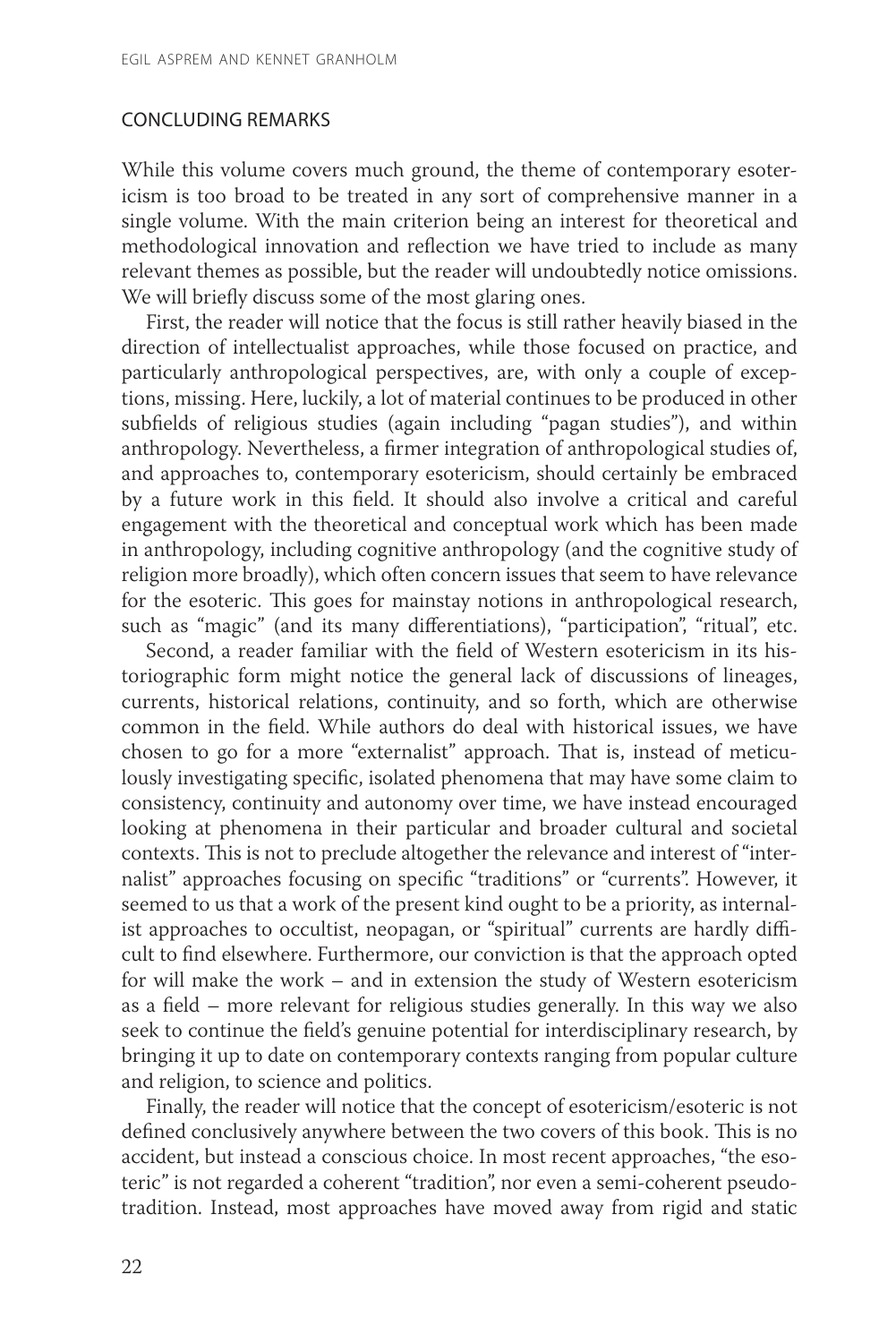definitions – such as the one introduced by Antoine Faivre, which dominated the field in the 1990s – and instead adopted more inclusive perspectives. In this book we can see the coexistence of three main theoretical approaches that have all emerged during approximately the last half decade. Together they could be considered the ground work for something of a "new paradigm" in the study of the esoteric in Western culture. Ordered by the names of their main spokesperson, these are:

- 1. The von Stuckrad approach. Here the esoteric is used as an analytical tool, consciously constructed by the scholar to investigate processes of identity formation on the broader European religious and cultural field. "The esoteric" becomes an instrument by which one can avoid the largely untenable focus on more or less monolithic "traditions", which seemingly overshadow smaller developments, and instead examine the inherent pluralism of European religious and cultural history. In von Stuckrad's application, the esoteric is construed to focus on discourses concerned with the "secretive dialectic of concealment and revelation" and "perfect knowledge",<sup>30</sup> regardless of which cultural fields these discourses might show up in.
- 2. The Hanegraaff approach. As above, the focus is not on the esoteric "in itself". Instead of stipulating an analytical construct, the focus is on the complex historical processes which have themselves constructed and created the notion of "the esoteric" in Western culture. Important to this "constructionist" approach are certain polemical processes grounded in the Reformation and the Enlightenment projects, whereby certain phenomena have been marginalized as "rejected knowledge", and thus become the source for later constructions of "esoteric" and "occult tradition", and later for the study of esotericism itself. As with the von Stuckrad approach, this perspective can be used to shine light on the complexities of European cultural and religious history which have typically remained veiled in earlier approaches.
- 3. The Partridge approach. In this approach, the focus is on contemporary processes of cultural and religious change. Designed to analyse religious expression in the present day rather than in distant historical periods, the approach looks at how previously marginalized phenomena and notions get popularized, and how the esoteric functions as part of an occultural reservoir – operating mainly through popular culture – which is used to construct beliefs, practices, and identities. In this, the Partridge approach is strongly embedded in social scientific theory and method, whereas the previous ones are grounded in discourse theory and strict historiographical research respectively.

<sup>30.</sup> von Stuckrad, *Locations of Knowledge in Medieval and Early Modern Europe*, 67.